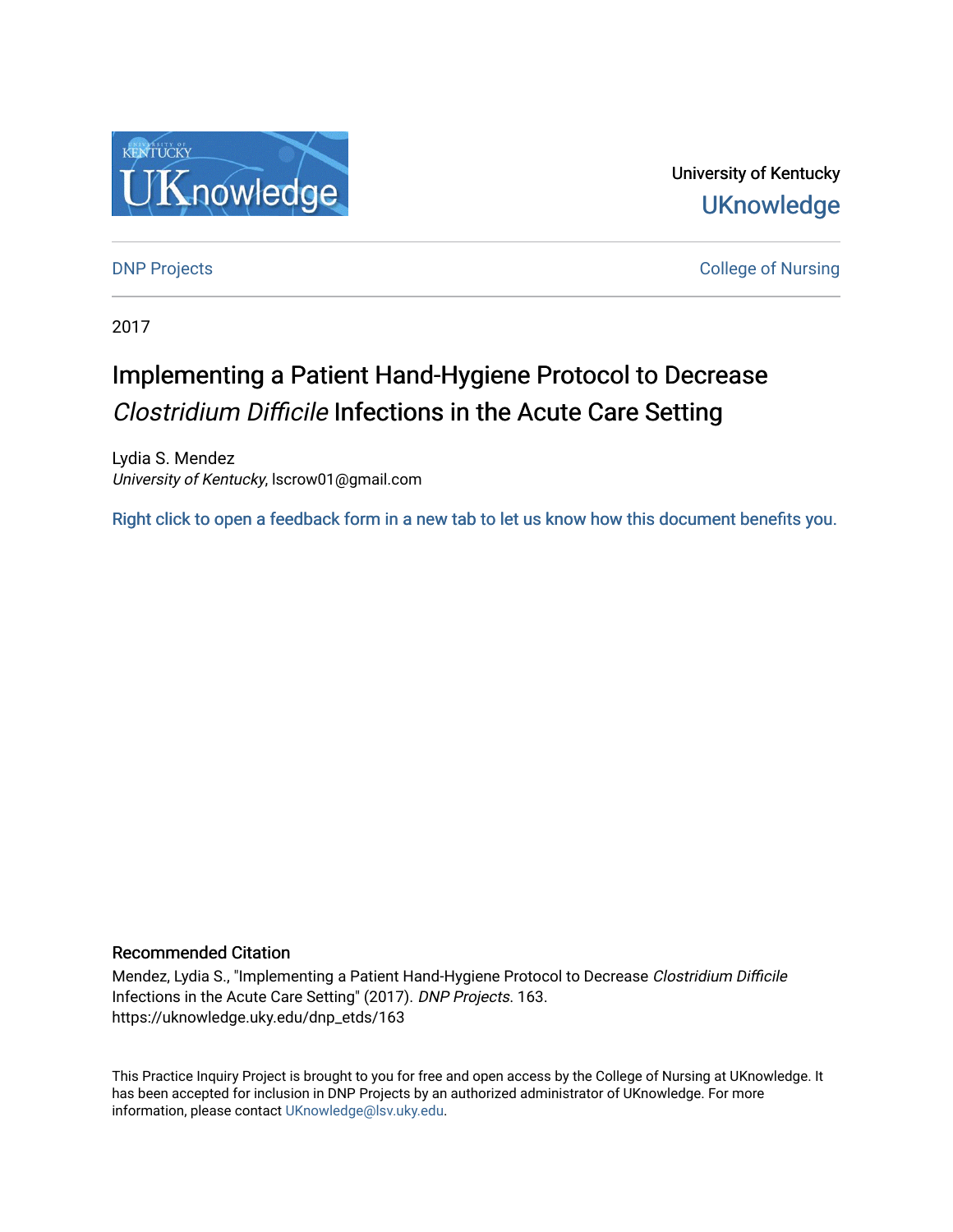DNP Final Project Report

Implementing a Patient Hand-Hygiene Protocol to Decrease *Clostridium Difficile* Infections in the Acute

Care Setting

Lydia S. Mendez, BSN, CNRN, RN-BC

University of Kentucky

College of Nursing

Fall 2017

Sheila Melander PhD, APRN, ACNP-BC, FAANP, FCCM, FAAN – Committee Chair

Melanie Hardin-Pierce, DNP, APRN, ACNP-BC – Committee Member

Lewis Perkins, DNP, APRN, GNP-BC, NEA-BC – Committee Member

Kristin Pickerell, DNP, RN, NE-BC, CPHQ – Committee Member/Clinical Mentor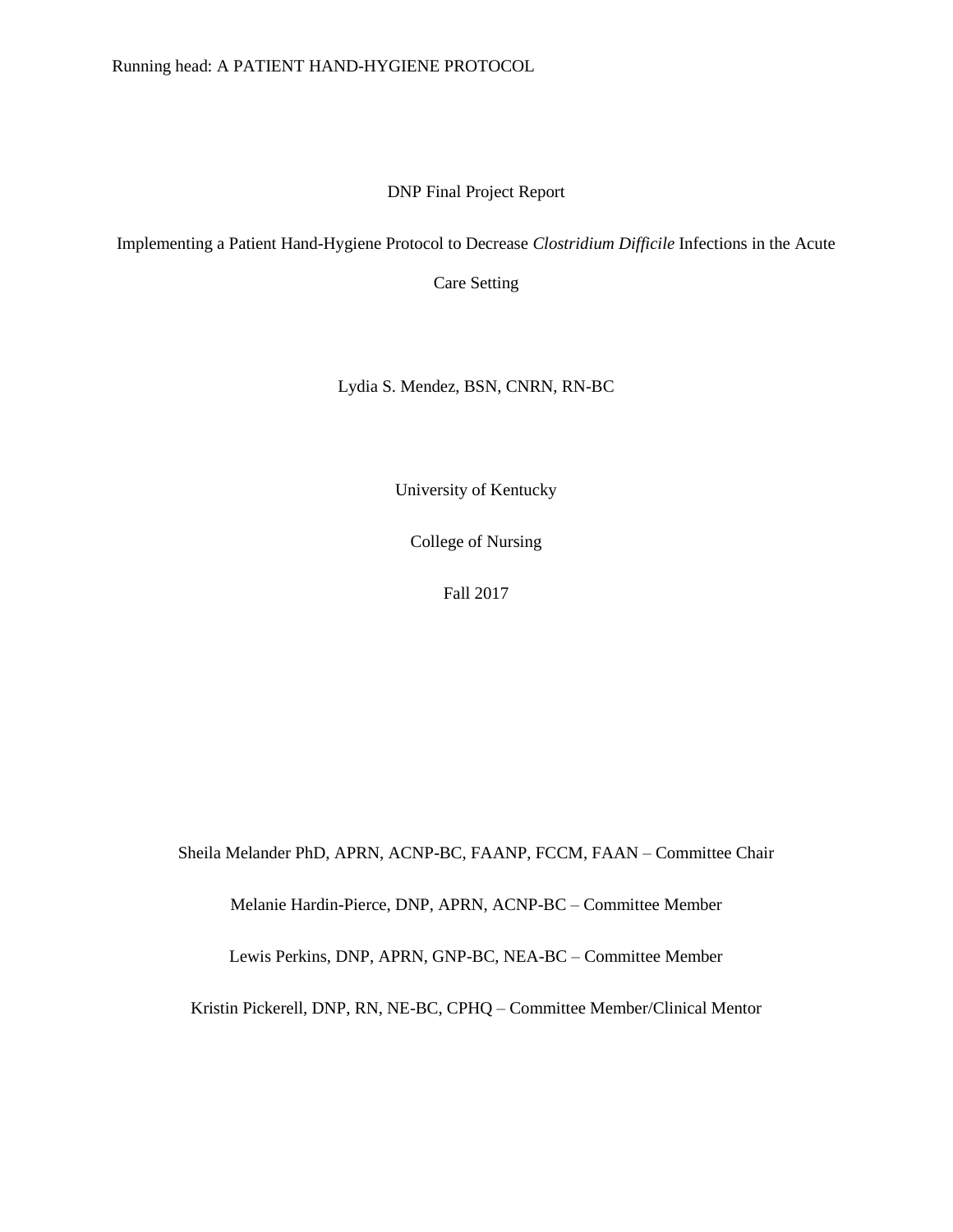# Dedication

This work and my DNP Project is dedicated to my daughters, who have had to endure the last three years with my busy, unrelenting schedule. These girls have always been able to keep me smiling and divert my attention and anxieties in other directions. I hope that they can see this accomplishment and know that they can do anything. This is for my husband, who may not always understand everything that I have done but has supported me throughout this journey. This is for my parents, who understand me and have always reminded me to look at the light at the end of the tunnel. Their never ending support is appreciated more than I can put into words, thank you. This is for my brothers, both of whom are nurses and so easily relate to my everyday work and school life.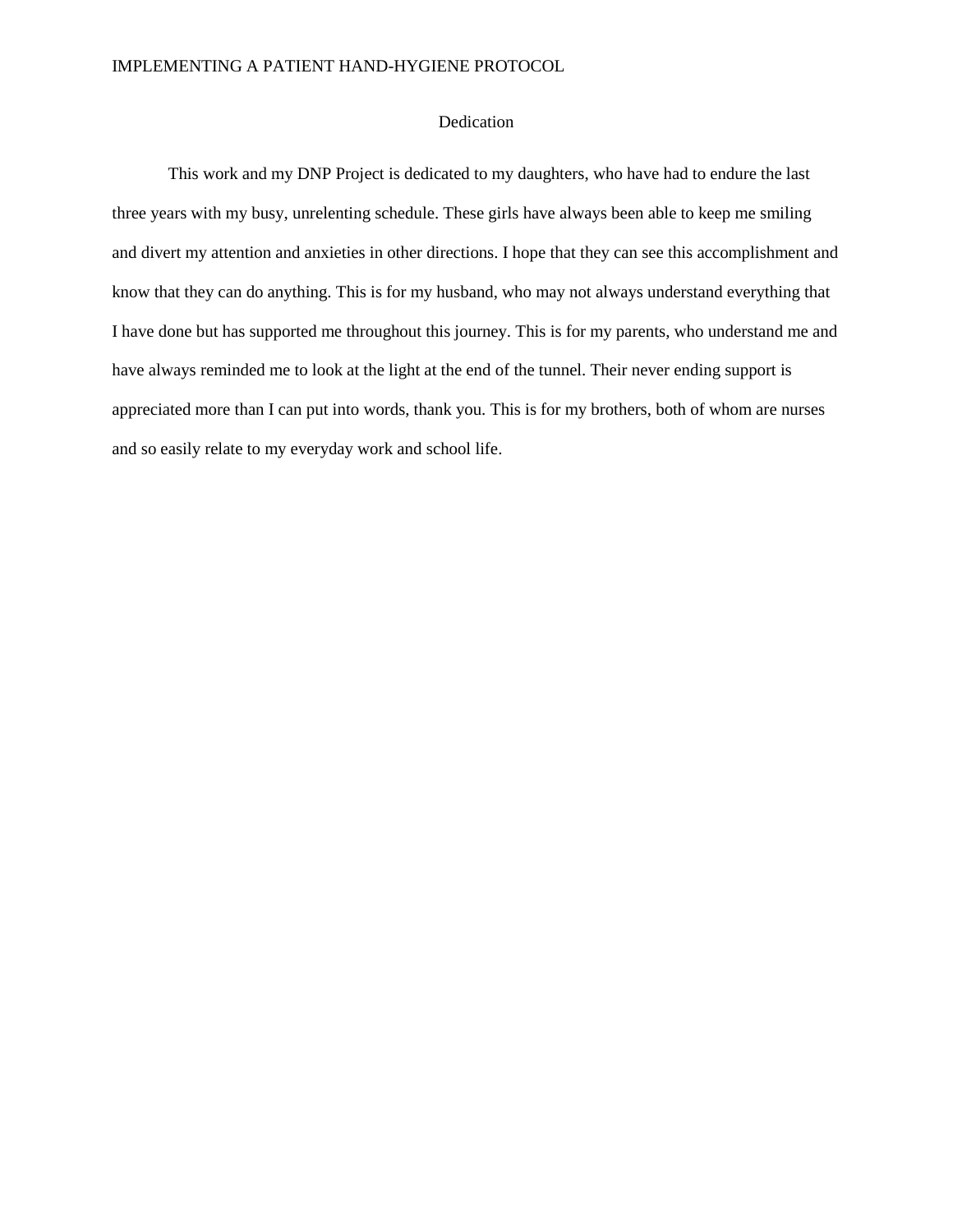#### **Acknowledgements**

I would like to express my appreciation and thanks to my advisor Dr. Sheila Melander. Thank you for your incredible help as an advisor, picking me up late in the program and supporting my project idea. Your supportive words and assurance that I will get through this journey in one piece has always been needed and appreciated. I would like to thank my committee members Dr. Hardin-Pierce and Dr. Lewis Perkins for taking the time to support my idea and lend a helping hand. A big thanks to my clinical mentor Dr. Kristen Pickerell, who supported my idea from day one, provided me with a multitude of information, and helped me tweak this project into what it has become. Thank you for answering my random texts without frustration and always being cheerful.

I would like to thank some special members of the University of Kentucky and Norton Healthcare who have mentored me throughout this study: Betty Hayes (mental mentor) for always supporting me and helping me be optimistic, your kindness is like no one I've ever met; Karen Ross (nurse manager) and Becky Blakeman (assistant nurse manager) for working with my schedule and being cheerleaders for me during this journey; Dr. Amanda Wiggins (statistician) for meeting with me on multiple occasions and sharing your statistical knowledge; Dr. Michelle Pendleton for helping smooth out the bumpy data collection road and always having time available for consultation; Whitney Kurtz-Ogilvie (writing specialist) for your guidance and helping me flourish my study into words and on to paper; and last, but not least, to all of my classmates and coworkers (especially, Sunita, Christine, Dawn, and Mike); each person has contributed to my growth in this grad school journey and helped make it all worthwhile. Many thanks to Norton Healthcare for sponsoring me to achieve my DNP at the University of Kentucky.

This Doctor of Nursing Practice project and program of study was fully funded through the University of Kentucky College of Nursing and Norton Healthcare academic-practice partnership.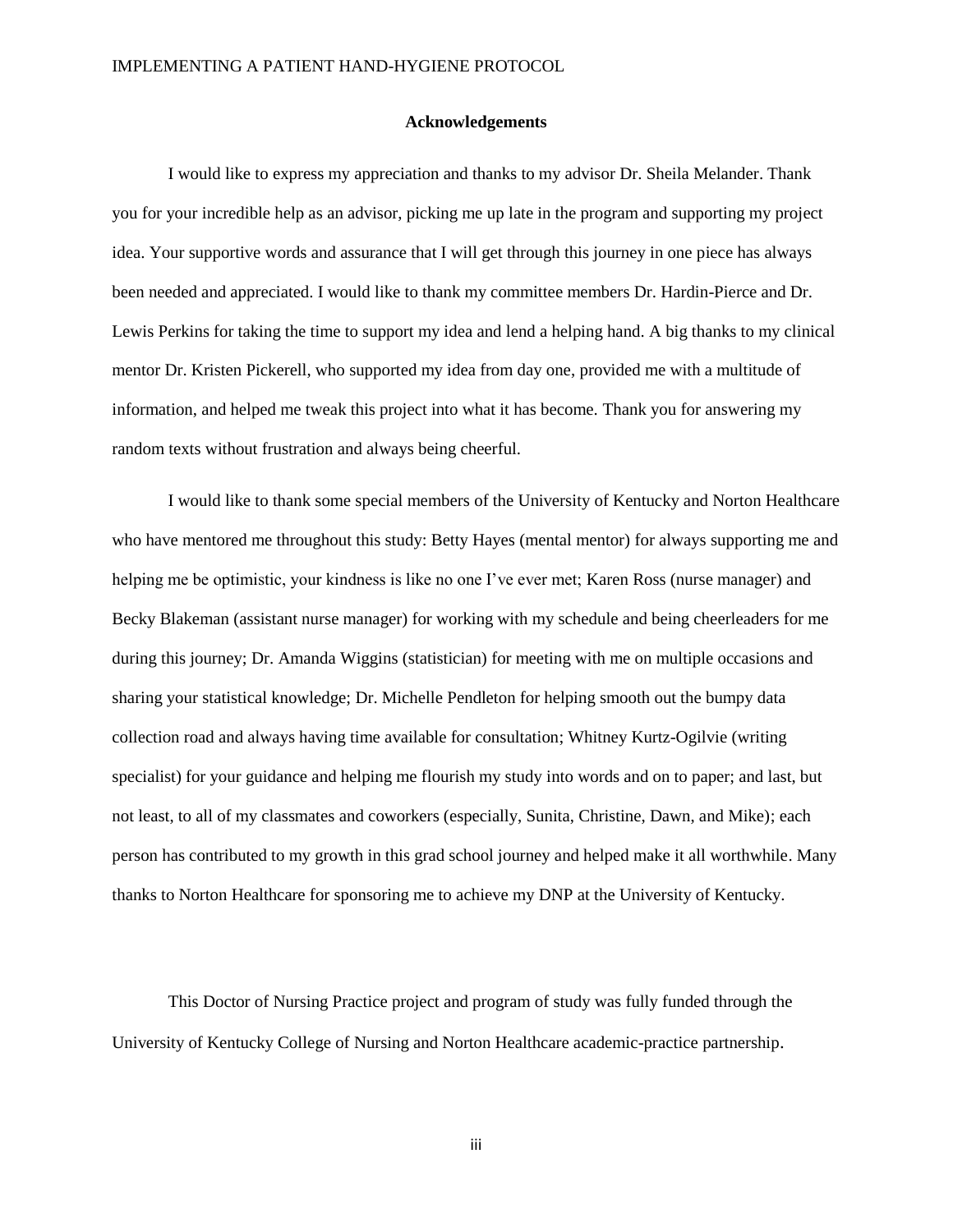# Table of Contents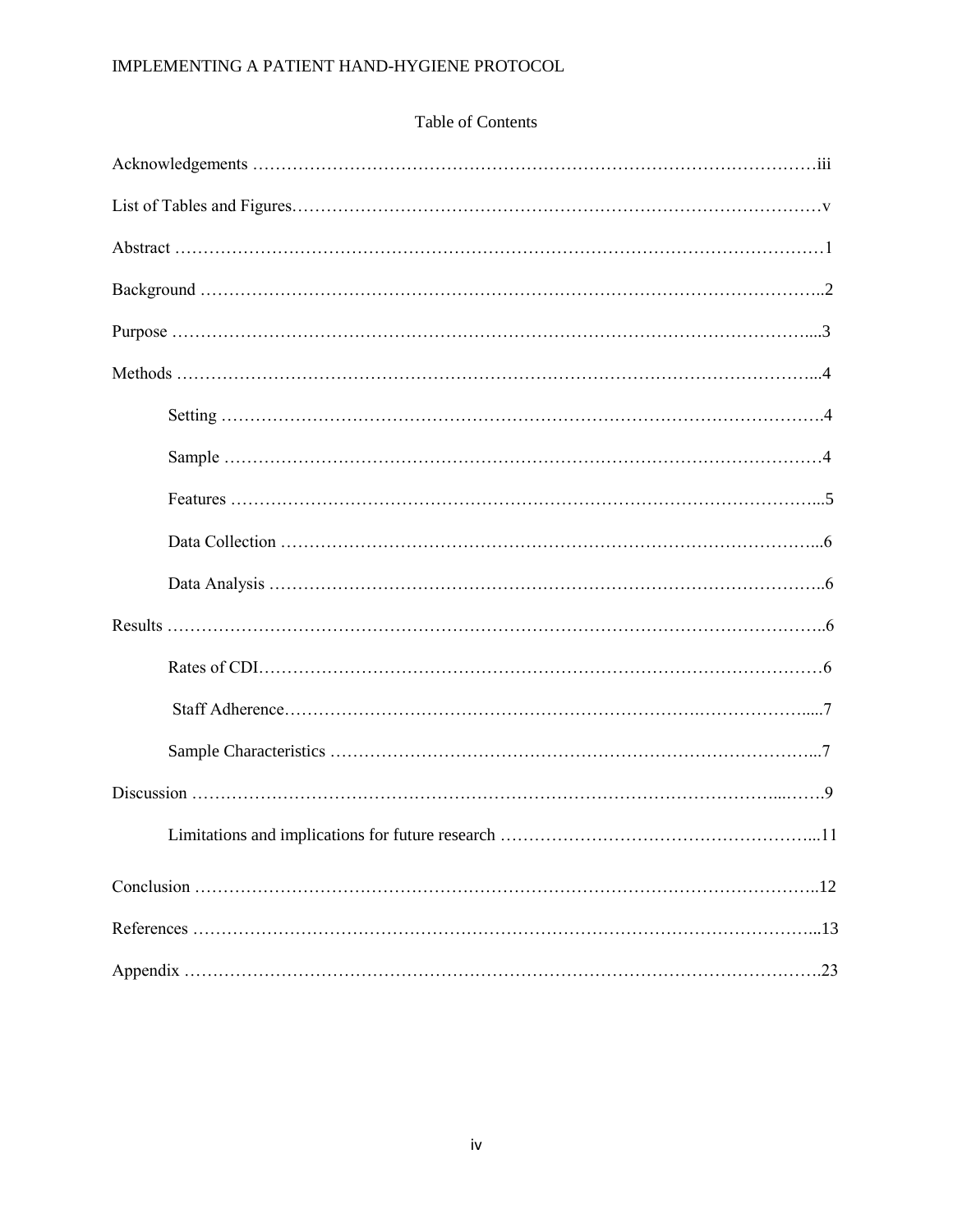# **List of Tables**

# **List of Figures**

| Figure 1. Norton Hospital clostridium difficile infection (CDI) rates from January 2016 through |  |
|-------------------------------------------------------------------------------------------------|--|
|                                                                                                 |  |
| Figure 2. Norton Audubon Hospital CDI rates from January 2016 through September 2017 19         |  |
|                                                                                                 |  |
|                                                                                                 |  |
|                                                                                                 |  |
|                                                                                                 |  |
|                                                                                                 |  |
|                                                                                                 |  |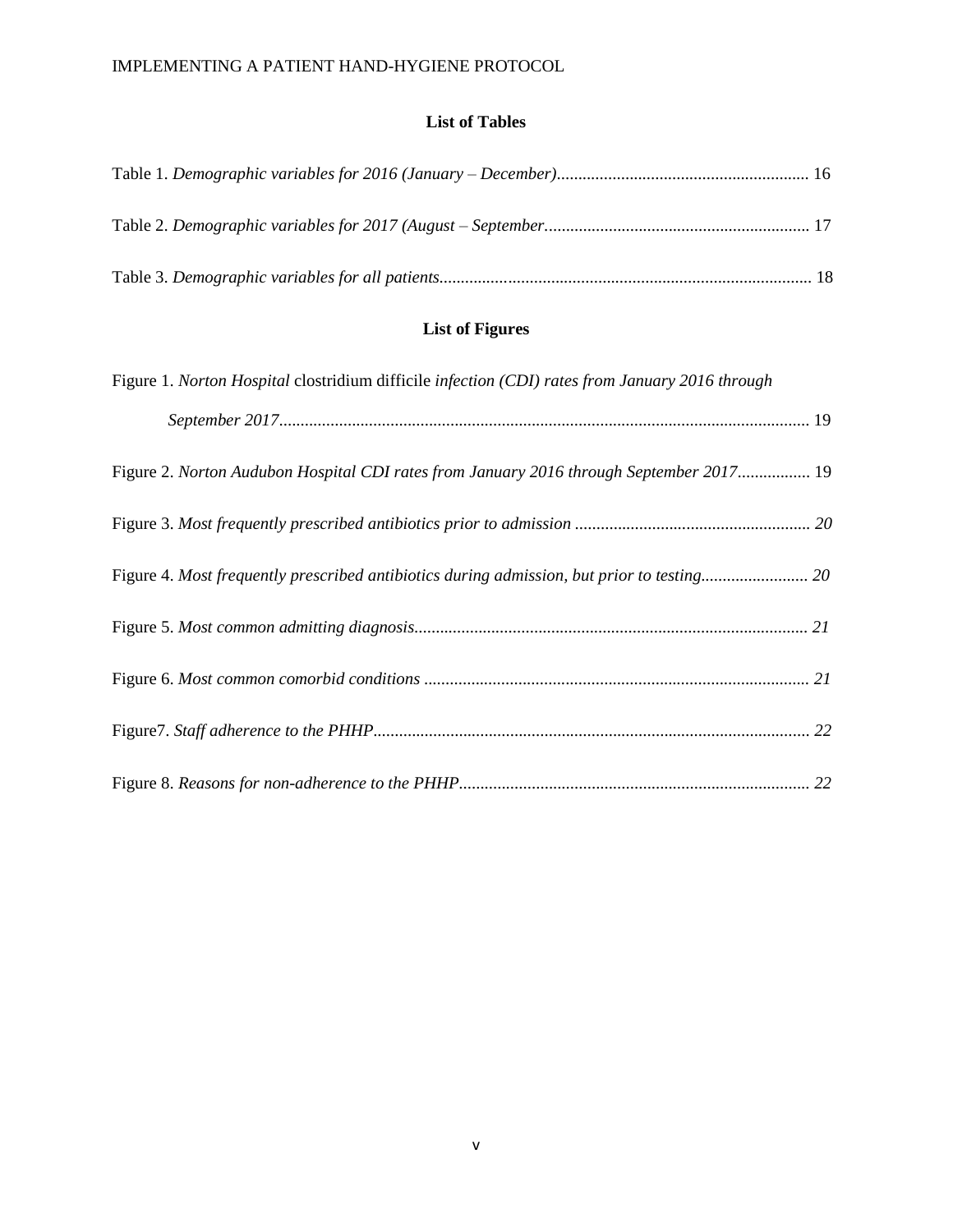#### **Abstract**

PURPOSE: The purpose of this study was to develop and implement a patient hand hygiene protocol (PHHP) to improve patient outcomes, specifically to decrease the rates of *clostridium difficile* infections (CDI) at Norton Hospital (NH) and Norton Audubon Hospital (NAH) in Louisville, Kentucky.

METHODS: This was a multi-center, quasi-experimental study that implemented a PHHP on three units at two hospitals in the Norton Healthcare system. The sample consisted of 159 patients in the preintervention period and 18 patients in the intervention period. A retrospective records review was performed to analyze specific demographic variables.

RESULTS: No differences in age and gender were found between the pre-intervention and intervention groups. The groups showed no difference in gastric antacid and antibiotic usage, prior to and during admission. A control chart illustrated CDI rates between NH and NAH for a 21-month time period. Both facilities demonstrated common cause variation with no significant trends.

CONCLUSION: CDI development is multifaceted; Risks include age, diagnoses, comorbidities, and need for antibiotics. CDI rates at NH and NAH were variable and unpredictable, indicating a need for extensive research into additional preventative measures. Engaging patients and families in hand hygiene can strengthen knowledge and attitudes about hospital acquired infection prevention.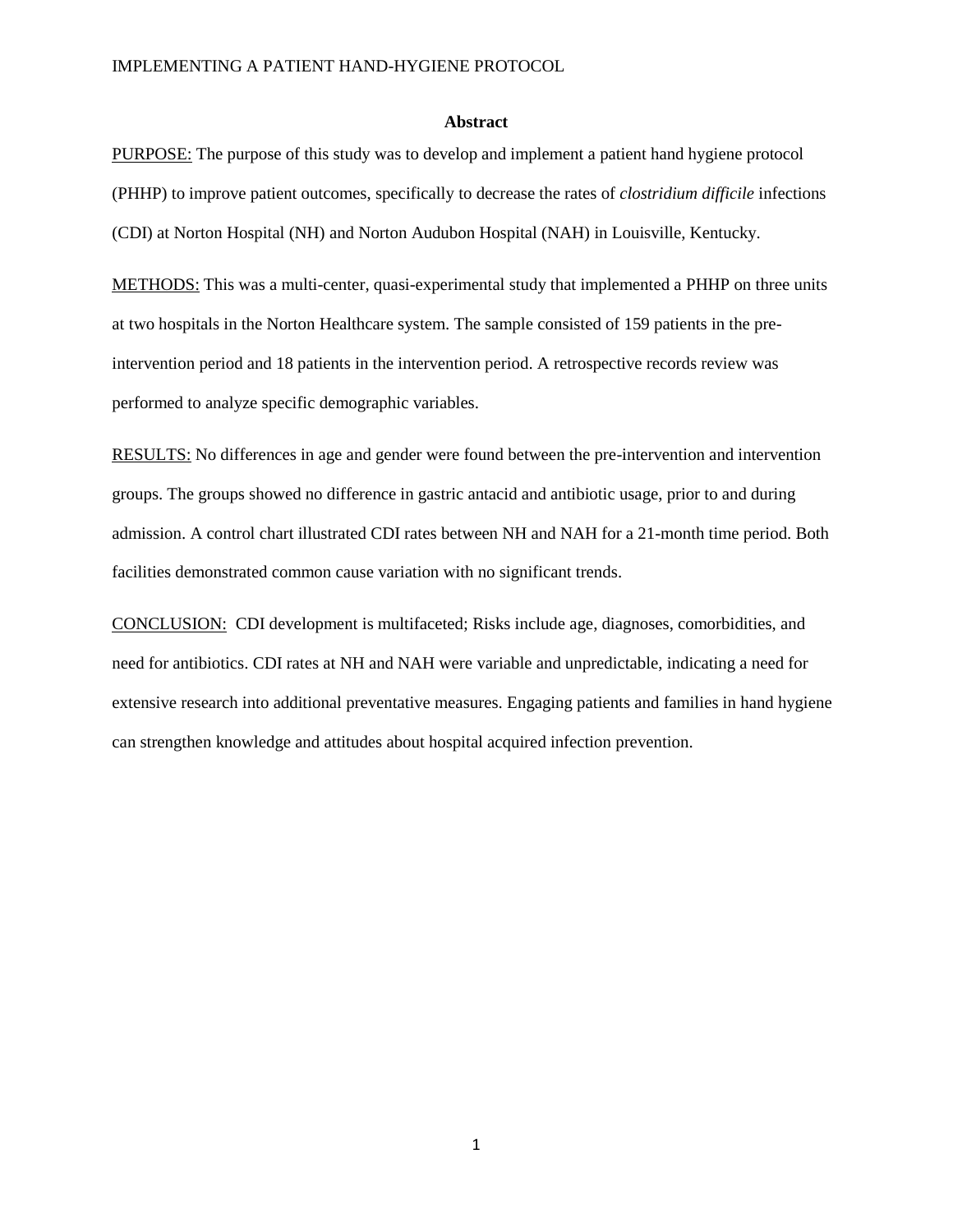Implementing a Patient Hand-Hygiene Protocol to Decrease *Clostridium Difficile* Infections in the Acute Care Setting

# **Background**

Hand hygiene reduces the spread of infection, specifically hospital acquired infections (HAIs; Larson, 1999). HAIs are likely the most common type of complication for patients who are hospitalized (Patient Safety Network, 2016). According to Cao et al. (2016), nearly one-quarter of patients discharged from an acute care hospital had at least one multidrug-resistant organism (MDRO) on their hands at discharge. In 2011, there were an estimated 722,000 HAIs in U.S. acute care hospitals, with about 75,000 patients dying during hospitalization (Magill et al., 2014). Of those HAIs, 80,400 were hospital-onset *clostridium difficile* infections (CDI or C. Diff). According to Magee et al (2015), a CDI in 2011 added approximately \$7,285 in additional hospital costs per patient and 55% of patients experienced a longer hospital stay of nearly five days. The CDC provides a HAI progress report that displays HAI statistics based on the national average and local data. Based on 2014 data, among the 69 hospitals in Kentucky, 14% had a standardized infection ratio (SIR) that was significantly higher than the national SIR of 0.92 (CDC, 2016, pg. 64).

Recently there has been an increased focus on the issue of HAI prevention, due to the change in reimbursement from the Centers for Medicare and Medicaid Services (CMS) for costs associated with the care and treatment of these infections (Conway, 2013). Evidence based practice guidelines have been developed by the Centers for Disease Control and Prevention (CDC) and the World Health Organization (WHO) to help prevent HAIs from occurring. These guidelines focus on bundling care for patients with diarrhea and suspected CDI. Guidelines for CDI prevention include antibiotic stewardship, contact precautions, rapid fecal testing for diagnosis, environmental cleaning with bleach, and hand hygiene with soap and water (Witt  $\&$  Barnes, 2013). Both the CDC and the WHO recommend instituting healthcare worker hand hygiene guidelines to reduce the spread and development of HAIs (CDC, 2002; WHO 2009). The current quality measures address infection prevention by the healthcare worker, but these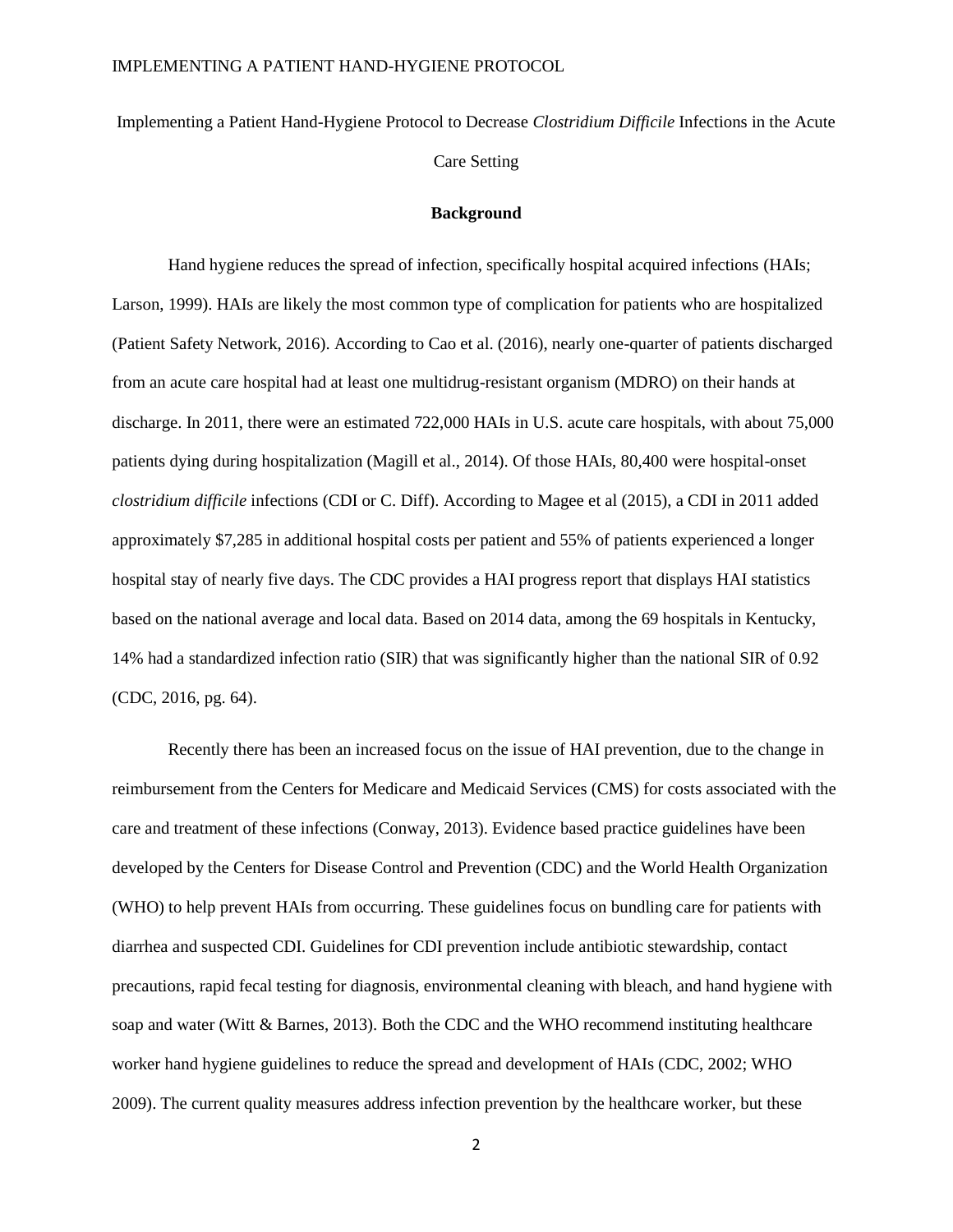measures fail to adequately address the importance of patient hand hygiene (Cao et al., 2016). There are no current practice measures in place at the four adult hospitals at Norton Healthcare that focus specifically on patient hand hygiene related to HAI prevention.

# **Purpose**

The purpose of this study was to develop and implement a patient hand hygiene protocol (PHHP) to improve patient outcomes, specifically to decrease the rates of CDI at Norton Hospital (NH) and Norton Audubon Hospital (NAH). The study objectives were to identify the one year incidence of CDI rates among patients at NAH and NH between January 1, 2016 and December 31, 2016 and to use this as preintervention data to compare with the intervention period of August 7, 2017 through September 29, 2017. The pre-intervention period was also narrowed down to August 2016 through September 2016 so as to compare an equal time period to the intervention phase. The primary investigator then developed a PHHP based on current evidence based practice and implemented this protocol in the medical/surgical and oncology telemetry unit at NAH and the renal telemetry units at NH from August 7, 2017 through September 29, 2017. Prior to and after implementation of the PHHP, the questions to be addressed were:

- 1. How many incidences of CDI occurred during the pre-intervention period of the 2016 calendar year at both hospitals?
- 2. How many incidences of CDI occurred during the narrowed pre-intervention period of August and September 2016 at both hospitals and within the specific units?
- 3. How many incidences of CDI occurred during the intervention period within the specified units at NAH and NH?
- 4. How many incidences of CDI occurred during the intervention period hospital wide at NAH and NH?
- 5. What variables might contribute to the incidences of CDI during both the pre-intervention and intervention periods?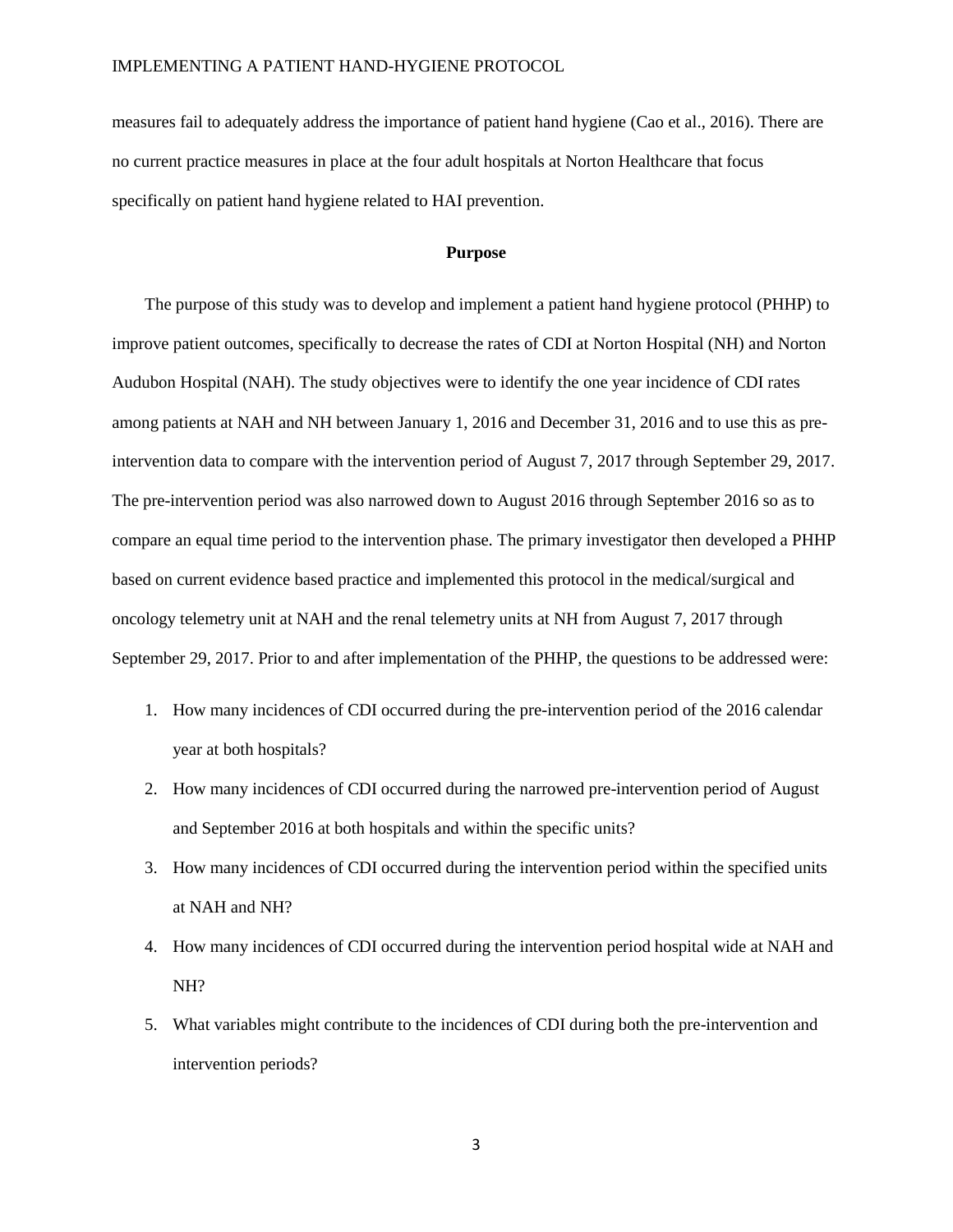#### **Methods**

This was a multi-center, quasi-experimental study. The study consisted of two phases adapted from a PHHP developed by Pokrywka et al. (2014). The first phase consisted of educating nursing staff from the selected units and implementing the PHHP. The second phase consisted of a retrospective review of data, and gathering the amount of CDI occurrences prior to the implementation of the PHHP (January 1, 2016 and December 31, 2016) and during the intervention period on the chosen units at both hospitals.

## **Setting**

The Norton Healthcare system is the largest in the Louisville, Kentucky region and includes four adult hospitals and one pediatric hospital, along with many primary and urgent care centers available for the medical needs of the residents in Louisville and the surrounding counties of Kentucky and Southern Indiana. Of the five hospitals, NH and NAH were the focus of this study. NH is a 379 private bed facility that houses adult patients, ages 18 and older. The units that the study occurred on care for patients with renal disorders and general medical and surgical patients. NAH is a 432-bed acute care facility that houses adult patients, ages 18 and older. The unit that this study occurred on cares for oncology patients and general medical and surgical patients. These units were chosen to pilot the study because they had the highest incidence of CDI at their respective hospitals in 2016.

#### **Sample**

The sample consisted of the medical records of 159 patients for the pre-intervention period and 18 patients for the intervention period. The records of all patients who met inclusion criteria between January 2016 and December 2016 (pre-intervention) and between August 7, 2017 and September 29, 2017 were included. Both pre-intervention and intervention period outcomes were compared. Inclusion criteria encompassed adult patients 18 years and older who were admitted to the specific units and tested positive for hospital-onset CDI. The CDI was considered hospital-onset if there was confirmed laboratory testing after 72 hours of admission. Exclusion criteria consisted of patients who tested positive for a CDI within the first 72 hours of admission and those with a length of stay shorter than three days. The

4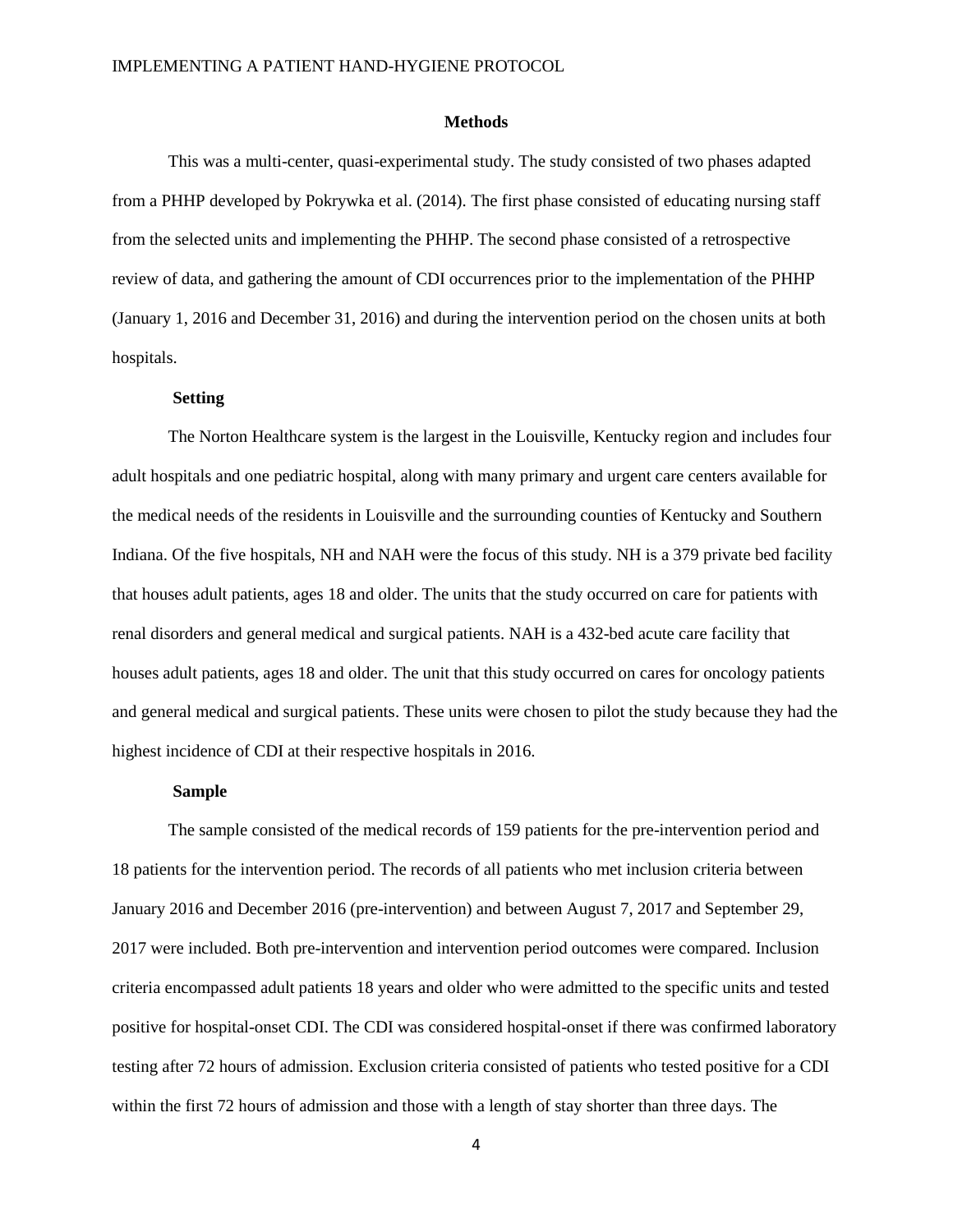definition of CDI that was used was: "A toxin-producing C. difficile organism detected by culture or other laboratory means performed on an unformed stool sample (must conform to the container)" (CDC, 2017, p. 20). Patient-related variables were collected in order to compare variables that may have contributed to the differences in the incidences of CDI. These included: age, sex, hospital length of stay, admitting diagnoses, comorbid conditions, antibiotics administered prior to and during admission but prior to CDI testing, gastric antacid use during hospital stay, previous history of CDI, date of CDI testing performed, location from which the patient was admitted (home, nursing home, rehab, etc.), and admission date.

# **Features**

**Unit Specifics.** The two renal telemetry units at NH consist of 16 private inpatient rooms each. The oncology telemetry unit at NAH consists of private and semi-private rooms with a total of 40 inpatient beds.

**Staff Education.** All nursing staff (nurses and nurse assistants) on the intervention units were trained in implementation of the PHHP. Nursing staff received education about the study via face-to-face education sessions. Handouts and posters were provided as reminders, as well as educational tools in the process.

**The Intervention.** Since the primary mode of CDI transmission within inpatient healthcare facilities is person-to-person spread through the fecal-oral route, the starting point of the PHHP to occur was at mealtimes. The PHHP consisted of three designated times for staff to perform or offer patient hand hygiene: prior to breakfast, lunch, and dinner. Hand hygiene was defined as washing the patient's hands with soap and water at the sink, using hand sanitizer, or cleansing with a soapy washcloth.

**Monitoring Adherence.** Nursing staff were assessed for adherence to the PHHP through random audits at varying meal times, using the auditing tool in Appendix A. Protocol adherence was defined as providing patients with hand hygiene prior to each meal. If patient hand hygiene was not performed, the staff member was asked to describe the barrier to patient hand hygiene (i.e. patient refusal, patient not on the unit, no soap or hand sanitizer available, etc.).

5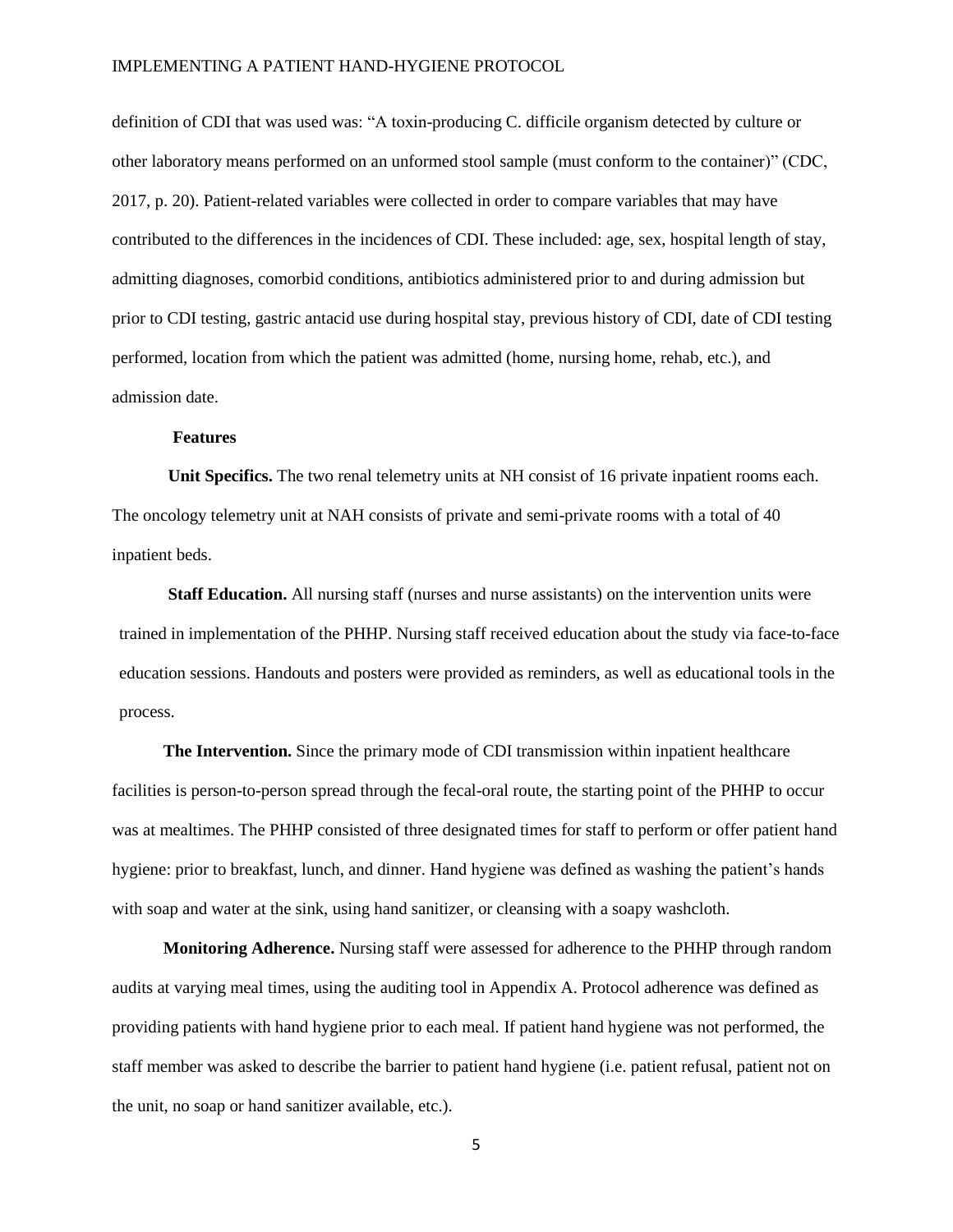#### **Data Collection**

Approvals from the University of Kentucky Institutional Review Board (IRB) and the Norton Healthcare Office of Research and Administration (NHORA) were obtained prior to the collection of data. This study was based on a quasi-experimental design and a retrospective chart review. After the intervention period, patient charts were obtained from NHORA through the Norton Healthcare electronic patient database. Charts were identified by each hospital's standard report of patients with hospital-onset CDI that is required to be reported to the CDC National Healthcare Safety Network (NHSN). During data collection, patient records were accessed using the patient medical record number (MRN), data were abstracted based on the list below, and then transferred to an electronic spreadsheet. Please refer to Table 1 for a list of variables that were reviewed, which included demographic variables (age, gender, admitting diagnosis, comorbidities, the location from which the patient was admitted, previous history of CDI) and outcome variables (hospital length of stay [LOS], antibiotics administered prior to and during admission but prior to CDI testing, gastric antacid use).

## **Data Analysis**

Descriptive statistics, including frequency distributions, means, and standard deviation (SD) were used to describe patients' demographic characteristics and outcome variables. A control chart was created to look at CDI rates over the 21 month period of January 2016 through September 2017 for both NH and NAH. The mean rate, SD of  $+/- 3$ , and upper and lower confidence intervals were obtained. All data analysis was conducted using Microsoft Excel 2013.

#### **Results**

#### **Rates of CDI**

A control chart was created to assess the trend of CDI rates for 21 months (January 2016 through September 2017) at NH and NAH. The control chart illustrated a common cause variation for CDI rates at NH, with no significant outliers (LCL=0; Figure 1). For NAH, there was one outlier in early 2016, and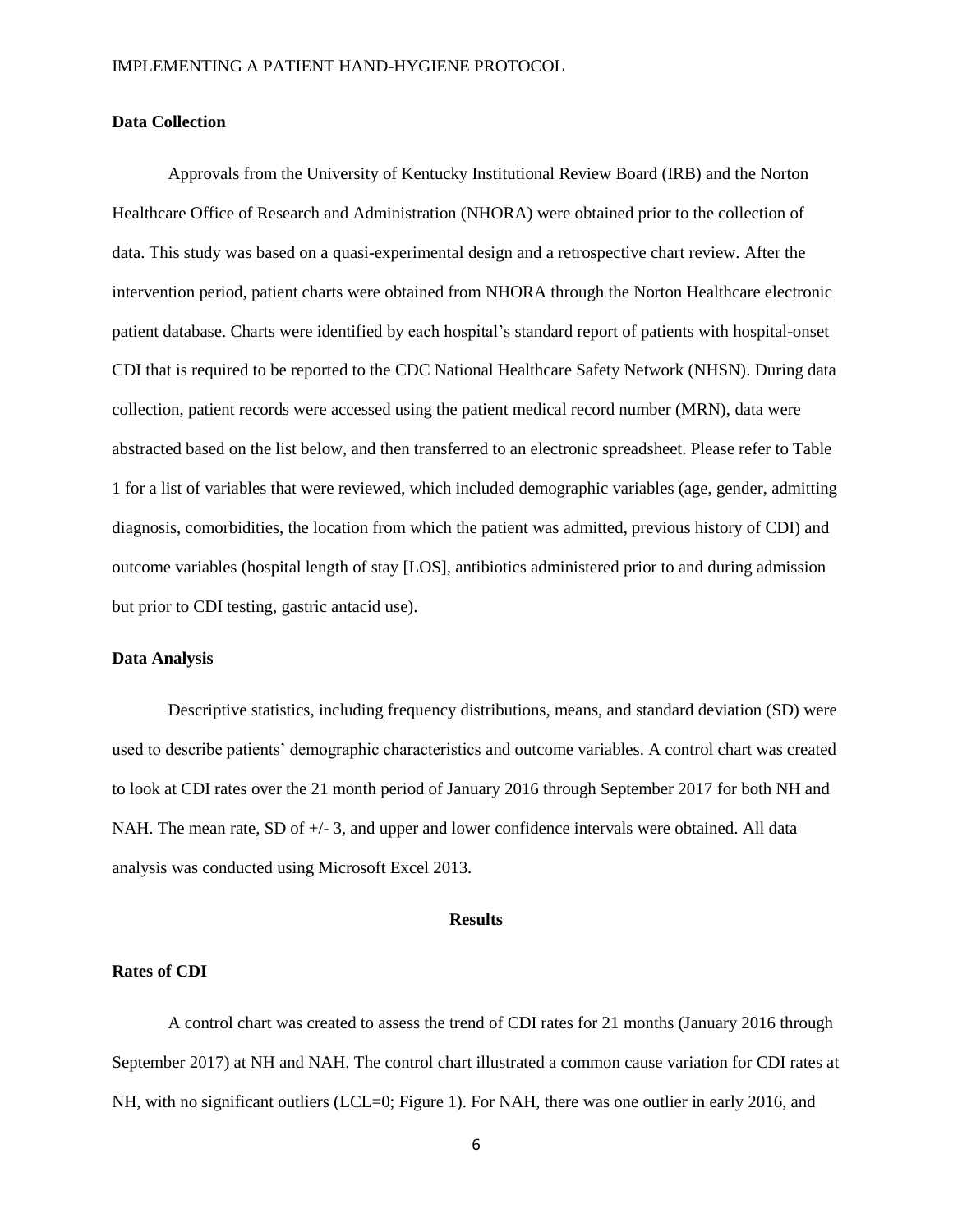the following months show a common cause variation as well (LCL=0; Figure 2). On the three specific intervention units, there were four incidences of CDI during the intervention period of August and September 2017, compared to one incidence during the same time period in 2016. An incidental finding when reviewing patient charts was that 32.2% of these patients were deceased.

## **Staff Adherence**

Random audits of the PHHP were performed at each mealtime on the intervention units. Overall, for the three units, staff were compliant with offering hand hygiene to the patients 71.1% of the times observed (NH: 73%, NAH: 66.7%). Breakfast was the most compliant mealtime with 86.5% adherence to the protocol (NH: 90%, NAH: 80%), lunch had 66.7% compliance (NH: 70%, NAH: 60%), and dinner 60% (NH: 60%, NAH: 60%; Figure 7). Reasons provided for non-adherence to the PHHP were: patient refusal of hand hygiene (46%), staff were too busy (30.8%), there was not enough time to provide handhygiene to the patient (7.7%), staff forgot to provide hand-hygiene (7.7%), and patient was not on the unit at the time meal was served (7.7%; Figure 8). Nursing staff were reeducated 100% of the time during random audits about the importance and purpose of patient hand-hygiene.

# **Sample Characteristics**

A total of 177 patient charts were reviewed: 159 prior to the PHHP implementation for January 2016 through December 2016 (NH: 93, NAH: 66) and 18 during the intervention period (NH: 12, NAH: 6). The mean age for both groups was 64.4 years old and the majority of patients were female (52.6%). The mean length of stay for both groups was 17.1 days. The pre-intervention and intervention demographic characteristics as to age, gender, admitting diagnosis, comorbidities, location from which the patient was admitted, antibiotic use before and during admission, and previous history of CDI are presented in Tables 1 and 2. The group demographics did not differ significantly, demonstrating similarities.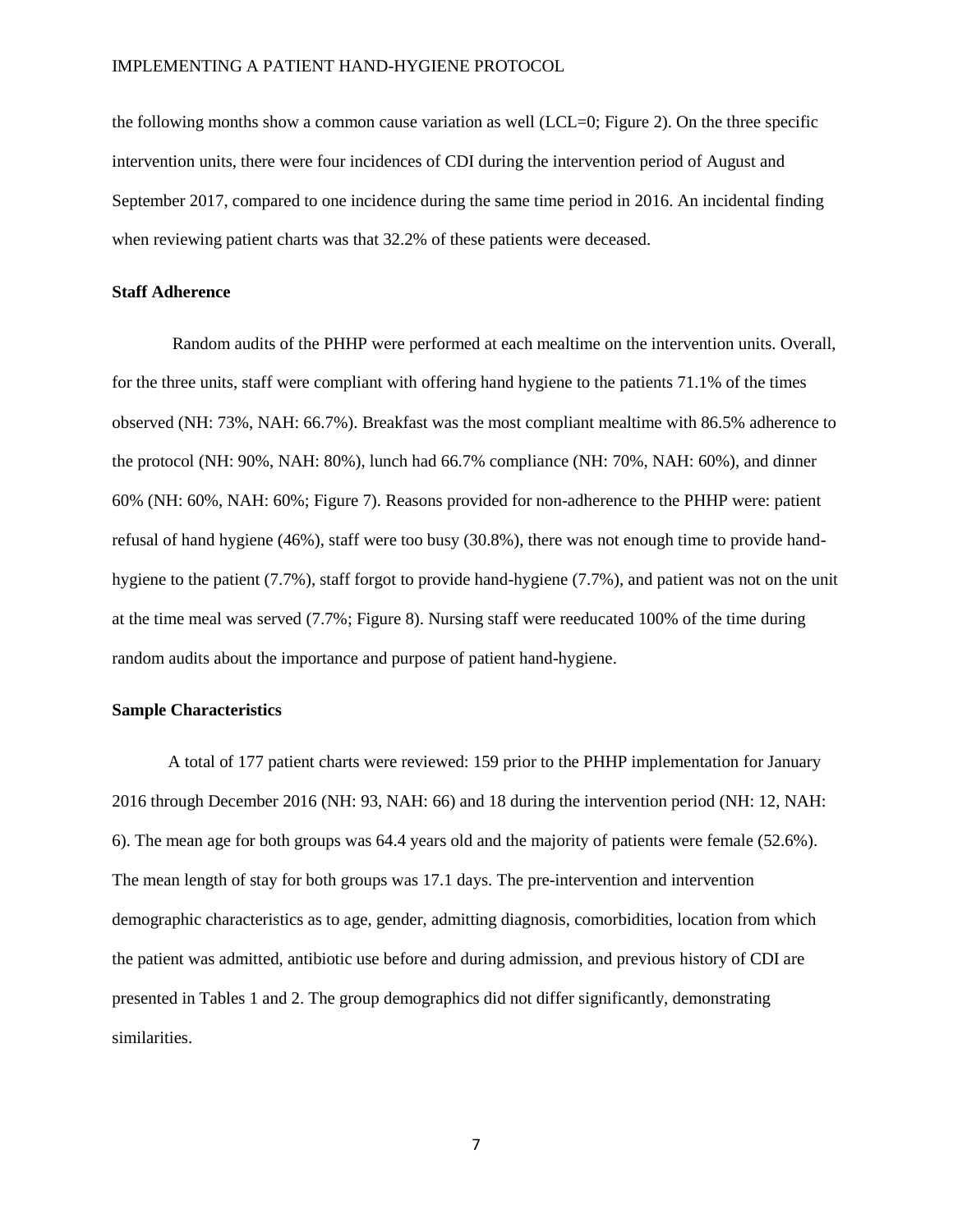## **Admitting diagnosis**

Patients' admitting diagnoses were individually assessed and the top five diagnoses for both preintervention and intervention groups were identified (Figure 5). Overall, for both hospitals the most common admitting diagnoses were sepsis (8.5%), GIB (6.8%), pneumonia (6.2%), respiratory failure (6.2%), and cancer (5.2%). At NAH the most frequent admitting diagnoses for these patients were pneumonia (12.5%), sepsis (8.3%), chronic obstructive pulmonary disease (COPD; 6.9%), and congestive heart failure (CHF), encephalopathy, small bowel obstruction, and gastrointestinal bleeding (GIB) (5.6% each). At NH they were sepsis (8.6%), respiratory failure (7.6%), GIB (7.6%), cancer (6.7%), and cellulitis (4.8%).

#### **Comorbid conditions**

Patients' comorbidities were individually assessed and the top five comorbid conditions for both pre-intervention and intervention groups were identified (Figure 6). The most common comorbidities for both hospitals were hypertension (HTN) (31.6%), diabetes mellitus (DM) (25.4%), COPD (17.5%), renal disorders (14.2%), and coronary artery disease (CAD) (11.9%). At NAH the most frequent comorbid conditions were HTN (31.9%), COPD (20.8%), DM (19.4%), hyperlipidemia (HLD) (16.7%), CAD (13.9%) and urinary tract infection (UTI; 13.9%); at NH were HTN (31.4%), DM (29.5%), COPD (15.2%), renal disorders (15.2%), atrial fibrillation (12.4%), and CAD (10.5%).

## **From where were patients admitted**

The most common living arrangement for 132 pre-intervention and intervention patients prior to admission to the hospital was home (74.6%) (Table 3). There were no significantly statistical differences between NAH and NH patients being admitted from either a nursing home (11.1% and 16.2%, respectively) or rehab (6.9% and 8.6%). NH had patients admitted from high risk areas, like shelters and outlying hospitals (2.9% each), and NAH patients were not admitted from either place.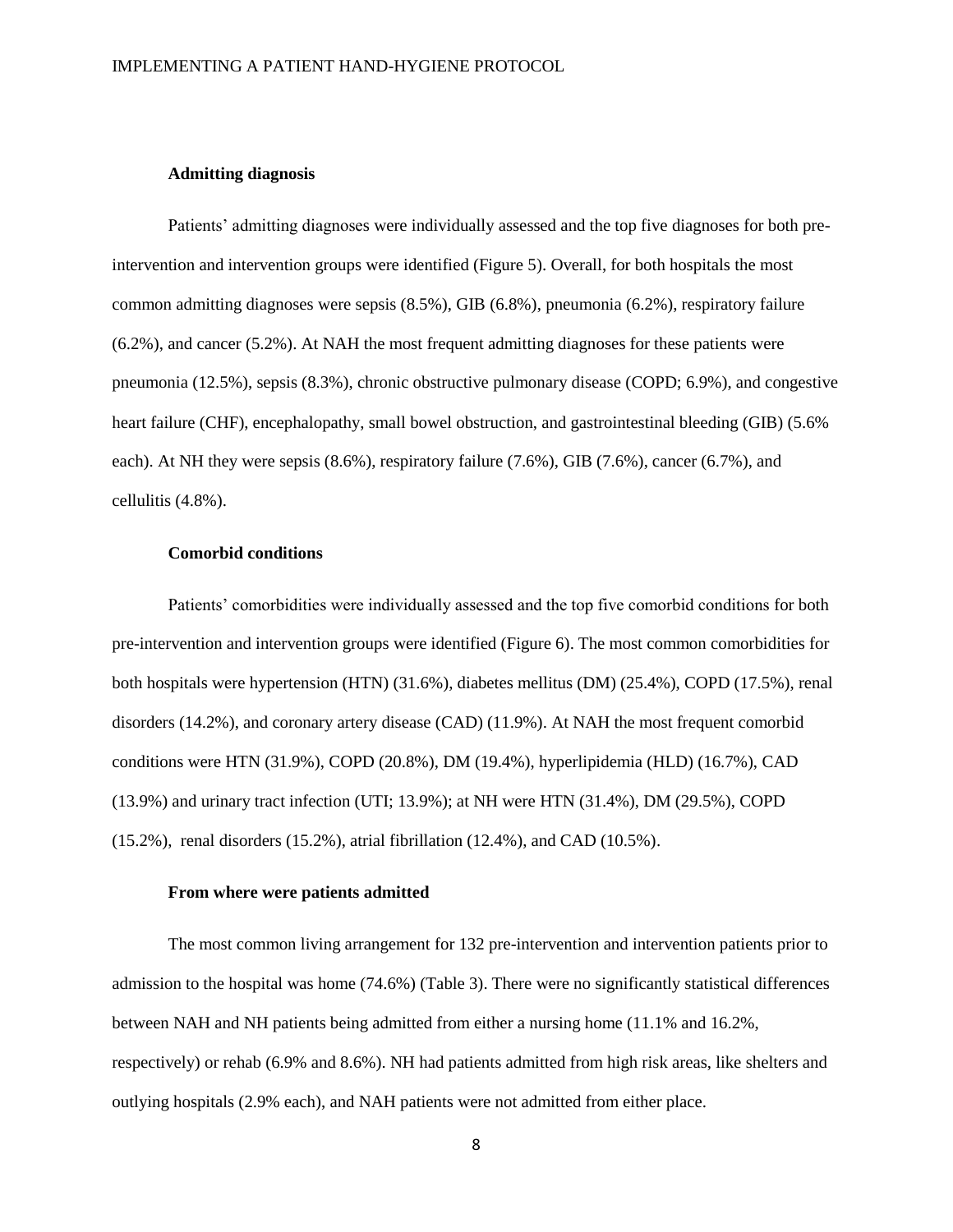## **Antibiotics, gastric antacids, and history of CDI**

To assess for antibiotic overuse and stewardship, the use of antibiotics prior to admission and during admission but prior to CDI testing were analyzed. As a whole, both the pre-intervention and intervention groups did not statistically differ with regard to the percentage of antibiotics being prescribed prior to admission (18.9% and 22.2%, respectively) and during admission (86.8% and 88.9%). A look at Figures 3 and 4 illustrates the most frequently prescribed antibiotics for these patients, both prior to and during admission but prior to CDI testing.

Gastric antacids, specifically proton pump inhibitors can play a role in the development of C. Diff, so it was assessed whether the patients were receiving one during admission. The use of gastric antacids during hospitalization in both pre-intervention and intervention groups was high (80%). To assess for other possible contributions to the contraction of CDI, previous history of a CDI was analyzed. There was no difference between the pre-intervention and intervention groups with regard to whether the patient had a previous history of CDI (12% and 16.7%) (Refer to Tables 1 and 2).

#### **Discussion**

This study aimed to decrease CDI rates in the acute care setting through a PHHP and assess other variables that may contribute to the development of CDI. Comparing the intervention unit data from August/September 2016 and 2017 revealed an increase in CDI incidence. Though overall PHHP adherence rate was at 71.1%, there were outliers that were uncontrollable to the determination of CDI on the culpable units. Some of these outliers included unit transfers during hospitalization and transportation of patients through infected areas of the hospital (i.e., through other units or ancillary departments).

As evidenced by the demographic data collected, CDI development is multifaceted, with specific risk factors being both modifiable and non-modifiable. As the rates of CDI increase, it is crucial to develop a more systematic approach to CDI and overall HAI prevention. There is an algorithm in place at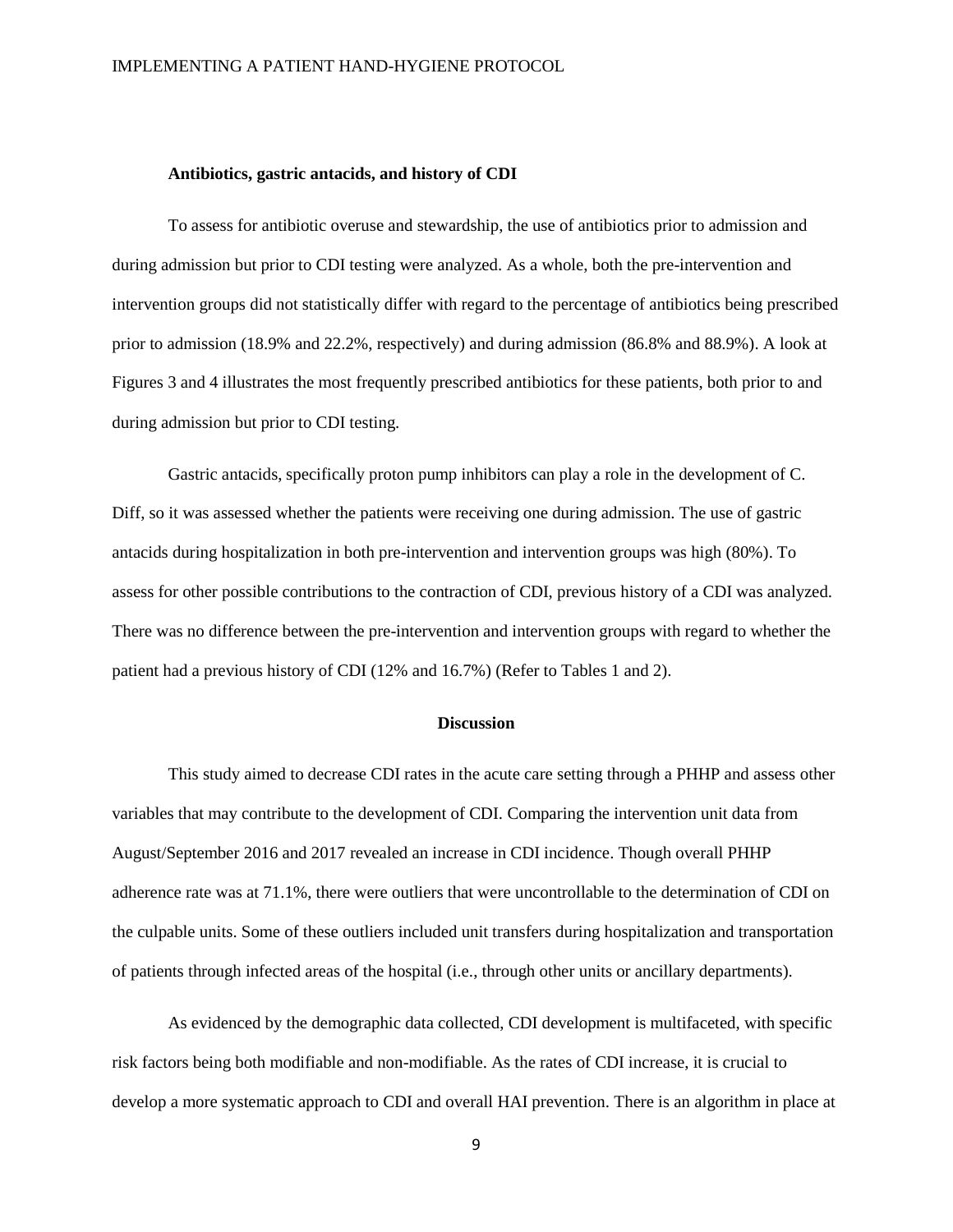Norton Healthcare to combat the spread of CDI, which includes early microbiology testing of stool at symptom onset, contact plus precautions, soap and water handwashing by staff, and environmental cleaning with bleach. At NAH, a Xenex machine was purchased to help decrease the rates of CDI. The Xenex machine uses an ultraviolet disinfection technology that is proven to kill C. Diff spores in five minutes (Xenex, n.d.). Based on the results of the CDI rates at NH and NAH, there is still more to be done to help in CDI prevention and transmission.

In a 2012 C. Diff and mortality literature review, 15 studies were identified that indicated a mortality rate of 15% or greater in patients with a CDI (Magill et al, 2014). As previously mentioned, 32.2% of the patients included in this study were deceased. The mortality rate of the study sample was higher than that of the literature review; there are a few explanations for this finding. The patients at NAH were admitted to an oncology unit which could indicate that they may have been at a higher risk of developing HAI due to being immunocompromised. Also, one of the top admitting diagnoses at both hospitals was sepsis. Sepsis alone carries a mortality rate of 15% while in the hospital and carries many of the risk factors for the development of a CDI (Rhee et al., 2017). Further evaluation of the comorbidity burden and mortality risk among patients who develop CDI is recommended.

# **Hand Hygiene**

According to the Clinical Practice Guidelines for CDI, one of the most important infection control measures to be implemented in the hospital is an emphasis on compliance with the practice of hand hygiene (Cohen et al., 2010). Though this study was unable to show any correlation between a PHHP and decreased CDI rates, adding patient hand hygiene to the HAI prevention bundle would be significant. Systematic patient hand hygiene is an inexpensive and highly effective preventive measure against MDRO nosocomial transmission (Gagne et al., 2010). With the common cause variation of CDI at NH and NAH, including a PHHP hospital-wide may help shift the rates downward. Norton Healthcare has a strong presence of support for healthcare worker hand hygiene, through the use of readily available hand sanitizer and sinks with soap, posters reminding staff of hand hygiene, and audits to assure hand

10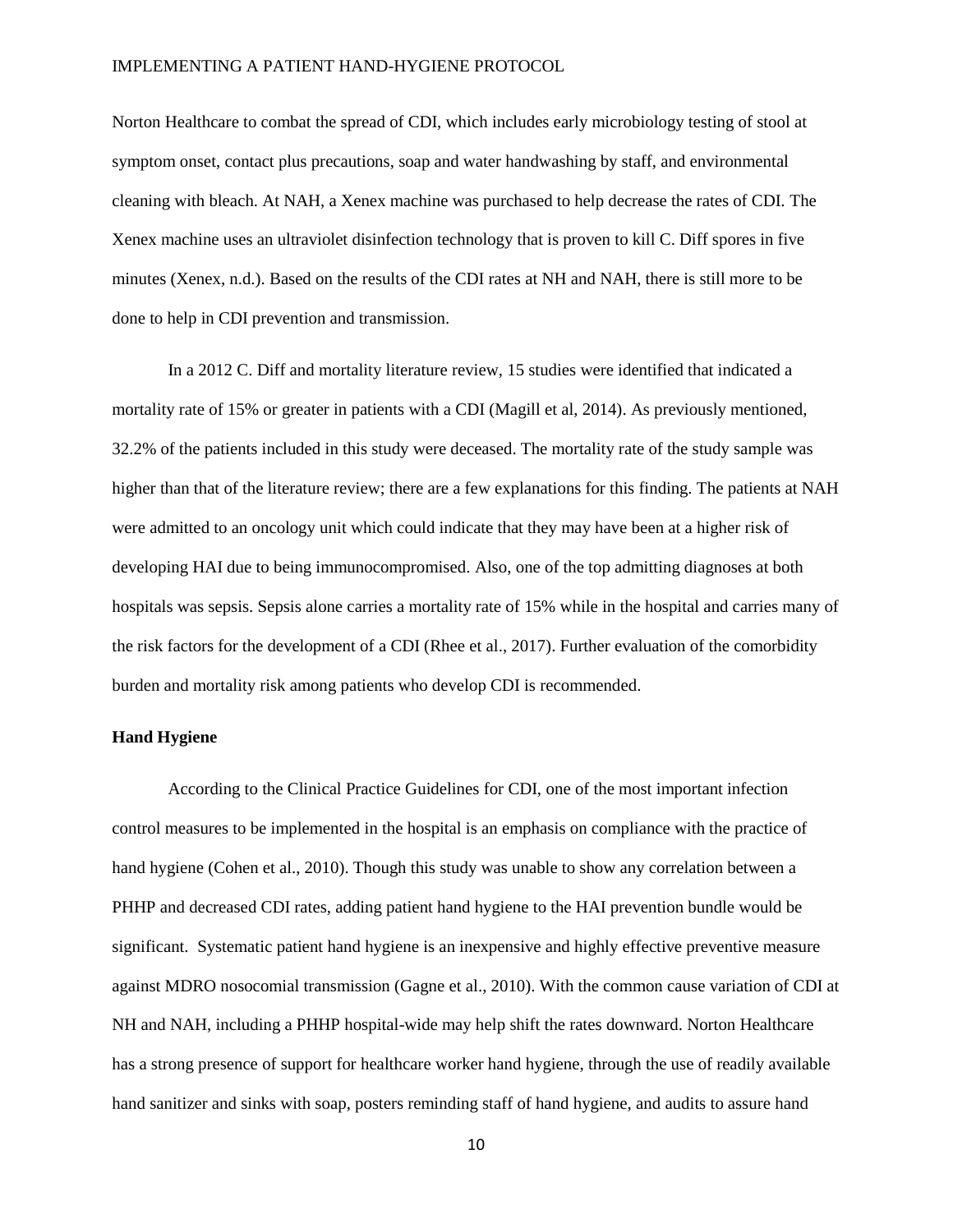hygiene compliance among staff; adding a PHHP throughout each hospital would facilitate the importance of compliance.

Notably, the most common reason for non-adherence to the PHHP was due to patient refusal (46%). This indicates a need for enhanced patient education on the importance and purpose of hand hygiene. According to CMS, patients and their families are essential partners in the effort to improve the quality and safety of health care (n.d.). Some methods of educating patients on hand hygiene can be providing informational brochures, signage, education boards and informational screen-savers on computers in the patient rooms (Pokrywka et al., 2014, pg. 148). Also, more extensive staff education would also be beneficial in increasing the adherence rate of a PHHP. A self-learning module on CDI and the importance of hand hygiene was developed for healthcare workers and patients in a similar study by Pokrywka et al. (2014).

#### **Limitations and Implications for Future Research**

Several limitations were identified in the design of this study. Though data were collected from two establishments, the study was limited to the specific Louisville, KY region. Many of the admitting diagnoses and comorbidities seen were indicative of the region. A larger multi-center, multi-regional comparison will help increase generalizability.

Due to charts being reviewed retrospectively, much of the nursing documentation related to stool characteristics seemed to be inaccurate or missing. This made it difficult to decipher when patient symptoms began as compared to when they were tested for CDI, which is crucial in determining CDI as hospital-onset versus community-onset. It would be recommended to include in staff education the importance of documenting correct occurrences and characteristics of the patient's stool in relation to CDI detection.

Another limitation of this study was the length and reach of the intervention. The eight week intervention period and having three intervention units was due to graduation feasibility. Auditing of

11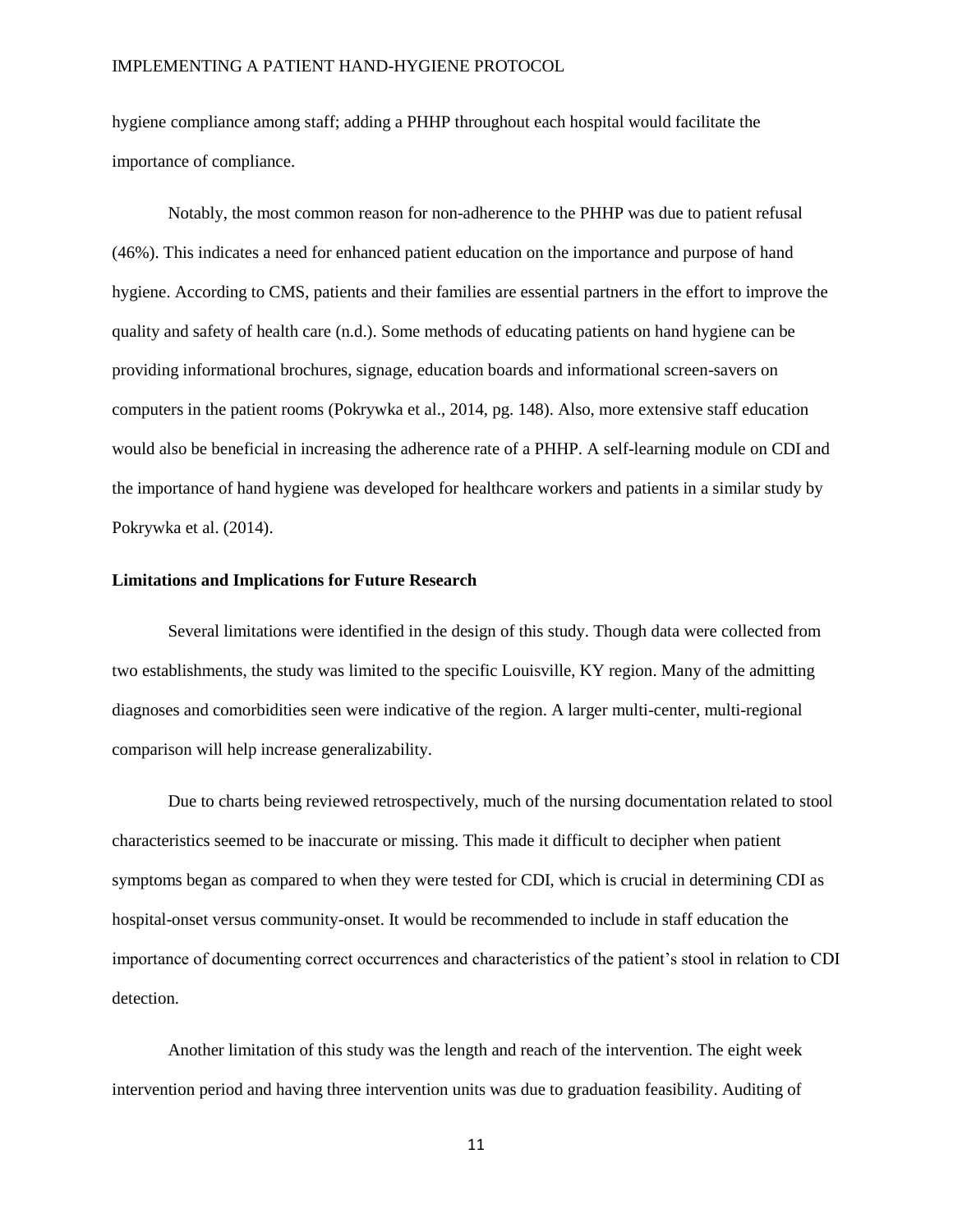protocol adherence was performed solely by the primary investigator, it is possible that such a high staff compliance rate was noted due to the Hawthorne effect. To see an impact on CDI rates, this study is recommended to be implemented for at least one year and hospital-wide. There will be a need for an increased number of researchers to assist in staff education and protocol adherence audits.

Further research should include showing direct hospital costs of CDI, both pre and post intervention implementation. Patients with a CDI are found to have increased total patient costs, hospital length of stay, and risk of readmission (Magee et al., 2015, pg. 1151). Medicare reports that each hospital will lose up to one million dollars in Medicare payments for a year based on hospital CDI rates (Rau, 2016).

Future research can also look at the issue of patient satisfaction. A PHHP is one way in which the patient can visually see the importance of hand hygiene because nursing staff are offering it throughout the day. This may lead to an increase in scores on the Hospital Consumer Assessment of Healthcare Providers and Systems (HCAHPS) if the patient experience is enhanced through the implementation of this intervention.

#### **Conclusion**

The goal of this study was to implement a PHHP to decrease the rates of CDI at two Norton Healthcare hospitals. This type of study is critical in preventing HAI and decreasing population mortality rates. In the last 21 months at NH and NAH, CDI rates have been variable and unpredictable, indicating a need for extensive research into additional preventative measures. Engaging patients and families in hand hygiene can strengthen their knowledge and attitudes about HAI prevention and change the social expectations for hand hygiene behavior. In a healthcare society where quality of care is vital to reimbursement, HAI prevention is effective on clinical and financial outcomes, as well as the patient experience.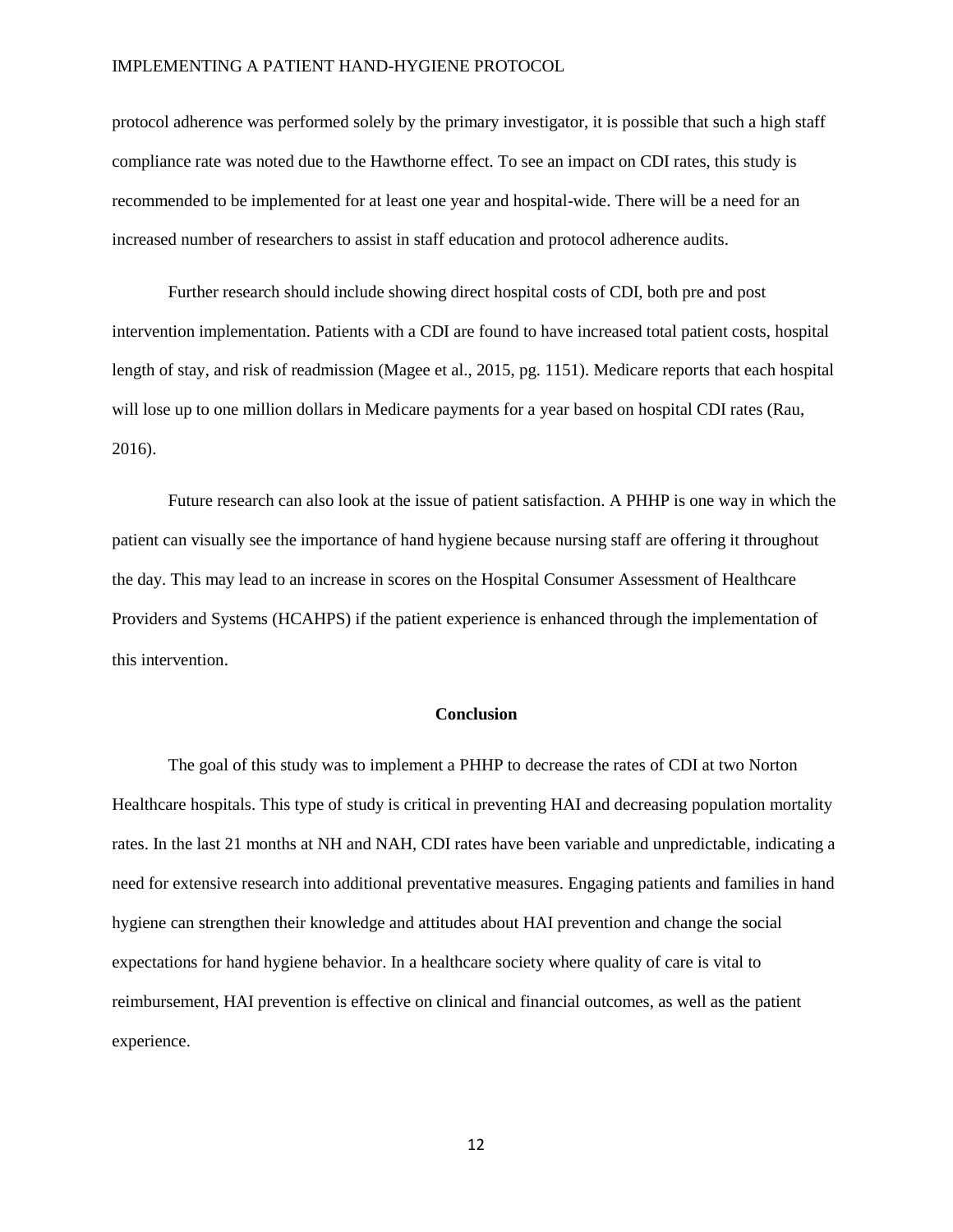#### References

- Cao, J., Min, L., Lansing, B, Foxman, B., Mody, L. (2016), Multidrug-resistant organisms on patients' hands: A missed opportunity. *Journal of American Medical Association: Internal Medicine, 176*(5), 705-706. doi:10.1001/jamainternmed.2016.0142
- Centers for Disease Control and Prevention. (2002). *Guideline for hand hygiene in health-care settings* (Morbidity and Mortality Weekly Report, 51, RR-16).
- Centers for Disease Control and Prevention. (2016). *National and state healthcare associated infection: Progress report.* Retrieved from http://www.cdc.gov/HAI/pdfs/progress-report/hai-progressreport.pdf
- Centers for Disease Control and Prevention. (2017). *Multidrug-resistant organism &* clostridium difficile *infection (MDRO/CDI) module.* Retrieved from https://www.cdc.gov/nhsn/pdfs/pscmanual/12pscmdro\_cdadcurrent.pdf
- Cohen, S., Gerding, D., Johnson, S., Kelly, C., Loo, V., McDonald, L., ... Wilcox, M. (2010). Clinical practice guidelines for *Clostridium difficile* infection in adults: 2010 Update by the Society for Healthcare Epidemiology of America (SHEA) and the Infectious Disease Society of America (ISDA). *Infection Control and Hospital Epidemiology*, *31*(5), 431-455. doi: 10.1086/651706
- Conway, P. (2013). Statement from *Centers for Medicare & Medicaid Services on U.S. Efforts to reduce healthcare-associated infections*. Retrieved from http://www.hhs.gov/asl/testify/2013/09/t20130924.html
- Fox, C., Wavra, T., Drake, D. A., Mulligan., D., Bennett, Y. P., Nelson, C., . . . Bader, M. K. (2015). Use of a patient hand hygiene protocol to reduce hospital-acquired infections and improve nurses' hand washing. *American Journal of Critical Care, 24*(3), 216-224. http://dx.doi.org/10.4037/ajcc2015898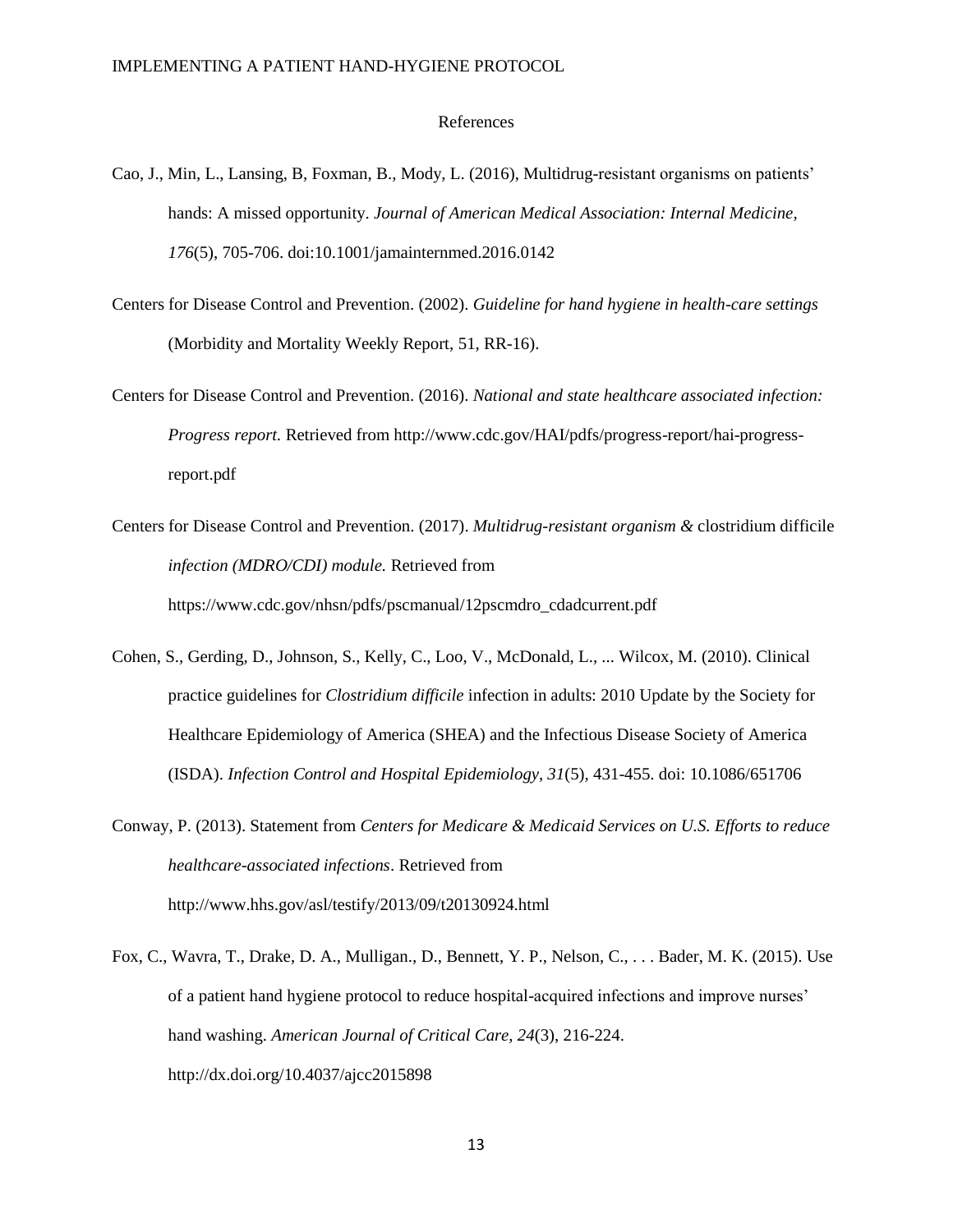- Gagne, D., Bedard, G., & Maziade, P. J. (2010). Systematic patients' hand disinfection: Impact on methicillin-resistant Staphylococcus aureus infection rates in a community hospital. *Journal of Hospital Infection, 75*(4), 269-272. doi: 10.1016/j.jhin.2010.02.028
- Larson E. (1999) Skin hygiene and infection prevention: More of the same or different approaches? *Clinical Infectious Diseases, 29*, 1287–94.
- Magee, G., Strauss, M., Thomas, S., Brown, H., Baumer, D., & Broderick, K. (2015). Impact of *clostridium difficile*-associated diarrhea on acute care length of stay, hospital costs, and readmission: A multicenter retrospective study of inpatients, 2009-2011. *American Journal of Infection Control, 43*(11), 1148-1153. doi: http://dx.doi.org/10.1016/j.ajic.2015.06.004
- Magill, S. S., Edwards, J. R., Bamberg, W., Beldavs, Z. G., Dumyati, G., Kainer, M. A., . . . Fridkin, S. K. (2014). Multistate point-prevalence survey of health care-associated infections. *The New England Journal of Medicine, 37*(13), 1198-1208. doi: 10.1056/NEJMoa1306801
- Mitchell, B. G., & Gardner, A. (2012). Mortality and *clostridium difficile* infection: a review. *Antimicrobial Resistance and Infection Control, 1*(20). http://doi.org/10.1186/2047-2994-1-20
- Patient Safety Network. (2016). *Health care-associated infections.* Retrieved from https://psnet.ahrq.gov/primers/primer/7
- Pokrywka, M., Feigel, J., Douglas, B., Grossberger, S., Hensler, A., & Weber, D. (2014). A bundle strategy including patient hand hygiene to decrease *clostridium difficile* infections. *Med-Surg Nursing, 23*(3). 145-148.
- Quality Improvement Organizations. (n.d.). *Engaging patients & families in hand hygiene.* Retrieved from http://medicare.qualishealth.org/projects/healthcare-associated-infection/selectedresources/hand-hygiene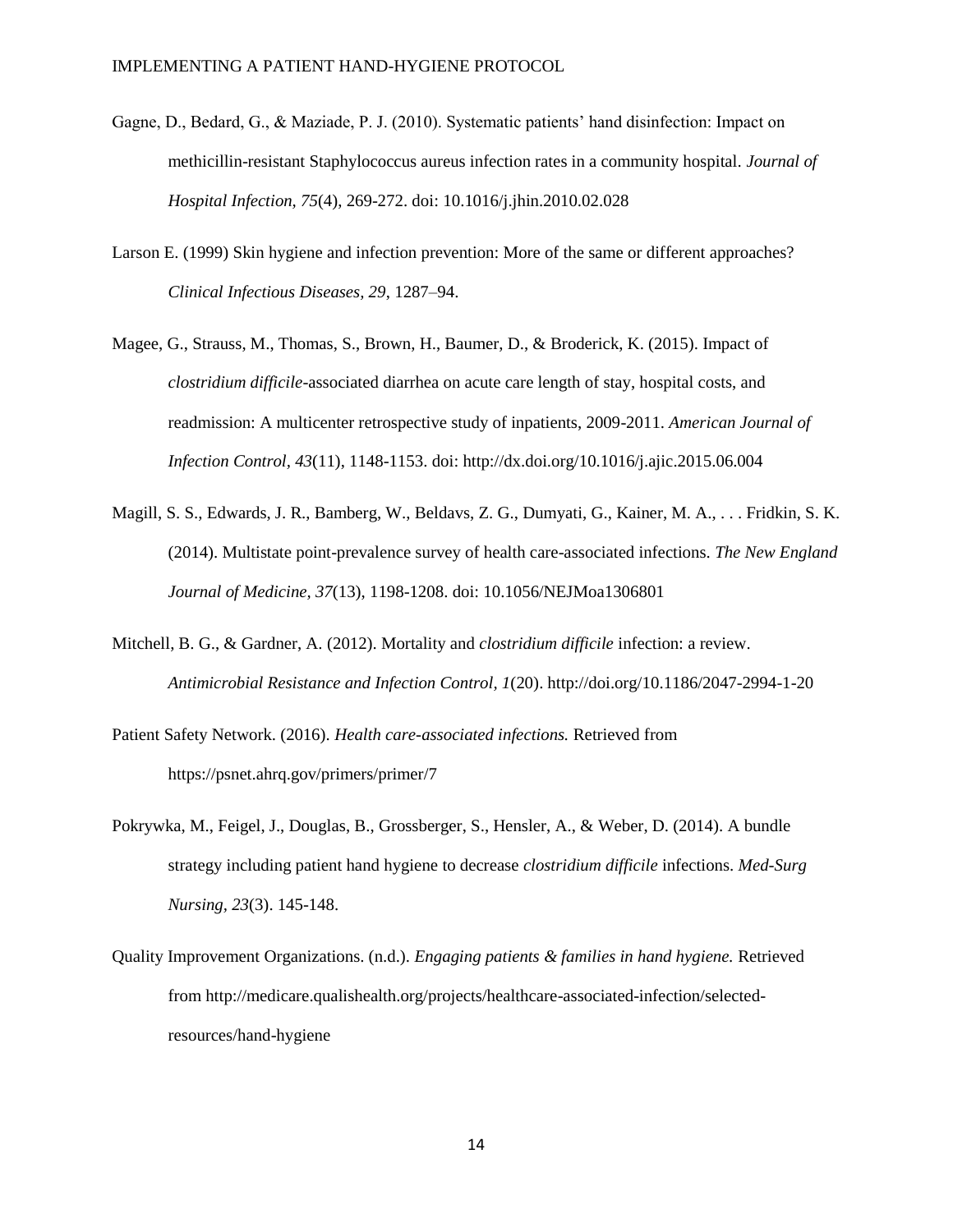- Rau, J. (2016). Medicare penalizes hospitals in crackdown on antibiotic-resistant infections. Retrieved from http://www.npr.org/sections/health-shots/2016/12/22/506489368/medicare-penalizeshospitals-in-crackdown-on-antibiotic-resistant-infections
- Rhee, C., Dantes, R., Epstein, L., Murphy, D., Seymour, C., Iwashyna, T., … Klompas, M. (2017). Incidence and trends of sepsis in US hospitals using clinical vs. claims data, 2009-2014. *JAMA, 318*(13). 1241-1249. doi: 10.1001/jama.2017.13836
- Scott, R. D. (2009). *The direct medical costs of healthcare-associated infections in U.S. hospitals and the benefits of prevention.* (CDC Publication No. CS200891-A) Atlanta, GA.
- U.S. Food and Drug Administration. (2012). FDA Drug Safety Communication: Clostridium difficile associated diarrhea can be associated with stomach acid drugs known as proton pump inhibitors (PPIs). Retrieved from https://www.fda.gov/Drugs/DrugSafety/ucm290510.htm
- Witt, D. & Barnes, S. (2013). *Clostridium difficile*: A multifaceted approach to prevention. *Prevention Strategist.* (Spring 2013). 53-59.
- World Health Organization. (2009*). A guide to the implementation of the WHO multimodal hand hygiene improvement strategy.* Geneva, Switzerland: WHO Press.
- Xenex. (n.d.) How UV disinfection works. Retrieved from https://www.xenex.com/how-uv-disinfectionworks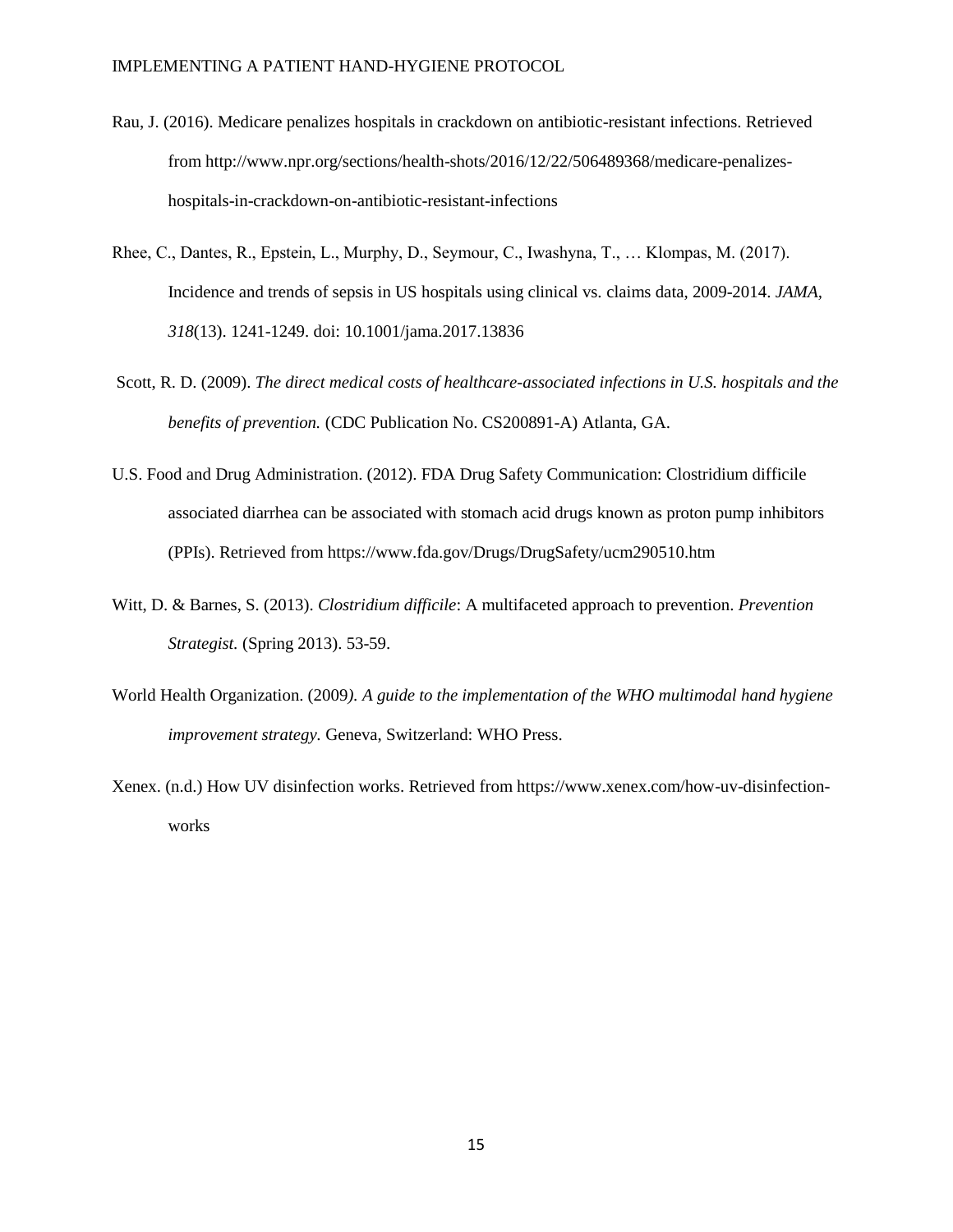| Demographic variables for 2016 (January-December) |                             |                          |                    |
|---------------------------------------------------|-----------------------------|--------------------------|--------------------|
|                                                   | Norton Hospital             | <b>Norton</b><br>Audubon | <b>Both</b>        |
| <b>Patients with positive CDI testing</b>         | 93                          | 60                       | 159                |
| <b>Characteristic</b>                             | $n\left(\frac{o}{o}\right)$ | $n\left(\%\right)$       | $n\left(\%\right)$ |
| Age, years                                        |                             |                          |                    |
| Mean(SD)                                          | 59.9 (16.2)                 | 69 (13.4)                | 63.7(15.7)         |
| <b>Gender</b>                                     |                             |                          |                    |
| Female                                            | 43 (46.2%)                  | $40(60.6\%)$             | 83 (52.2%)         |
| Male                                              | 50 (53.8%)                  | 26 (39.4%)               | 76 (47.8%)         |
| Length of Stay (LOS), days                        |                             |                          |                    |
| Mean(SD)                                          | 17.6(8.4)                   | 15.5(15)                 | 16.7(12.7)         |
| <b>Admitted from:</b>                             |                             |                          |                    |
| Home                                              | 64 (68.8%)                  | 54 (81.8%)               | 118 (74.2%)        |
| <b>Nursing Home</b>                               | 14 (15.1%)                  | $8(12.1\%)$              | 22 (13.8%)         |
| Rehab                                             | 9(9.7%)                     | $4(6.1\%)$               | 13 (8.2%)          |
| <b>Shelter</b>                                    | $3(3.2\%)$                  | $\theta$                 | $3(1.9\%)$         |
| Hospital                                          | $3(3.2\%)$                  | $\overline{0}$           | 3(1.9)             |
| Prescribed antibiotics prior to admission         |                             |                          |                    |
| Yes                                               | 20 (21.5%)                  | $10(15.2\%)$             | 30 (18.9%)         |
| N <sub>O</sub>                                    | 73 (78.5%)                  | 56 (84.8%)               | 129 (81.1%)        |
| Prescribed antibiotics during admission, but      |                             |                          |                    |
| prior to CDI testing                              |                             |                          |                    |
| Yes                                               | 78 (83.9%)                  | 60 (90.9 %)              | 138 (86.8%)        |
| N <sub>O</sub>                                    | $15(16.1\%)$                | $6(9.1\%)$               | 21 (13.2%)         |
| Gastric antacid during admission                  |                             |                          |                    |
| Yes                                               | 75 (80.6%)                  | 58 (87.9%)               | 133 (83.6%)        |
| N <sub>O</sub>                                    | 18 (19.4%)                  | $8(12.1\%)$              | 26 (16.4%)         |
| Previous history of CDI                           |                             |                          |                    |
| Yes                                               | $7(7.5\%)$                  | 12 (18.2%)               | 19 (12%)           |
| N <sub>O</sub>                                    | 86 (92.5%)                  | 54 (81.8%)               | 140 (88%)          |

**Table 1.** *Demographic variables for 2016 (January – December)*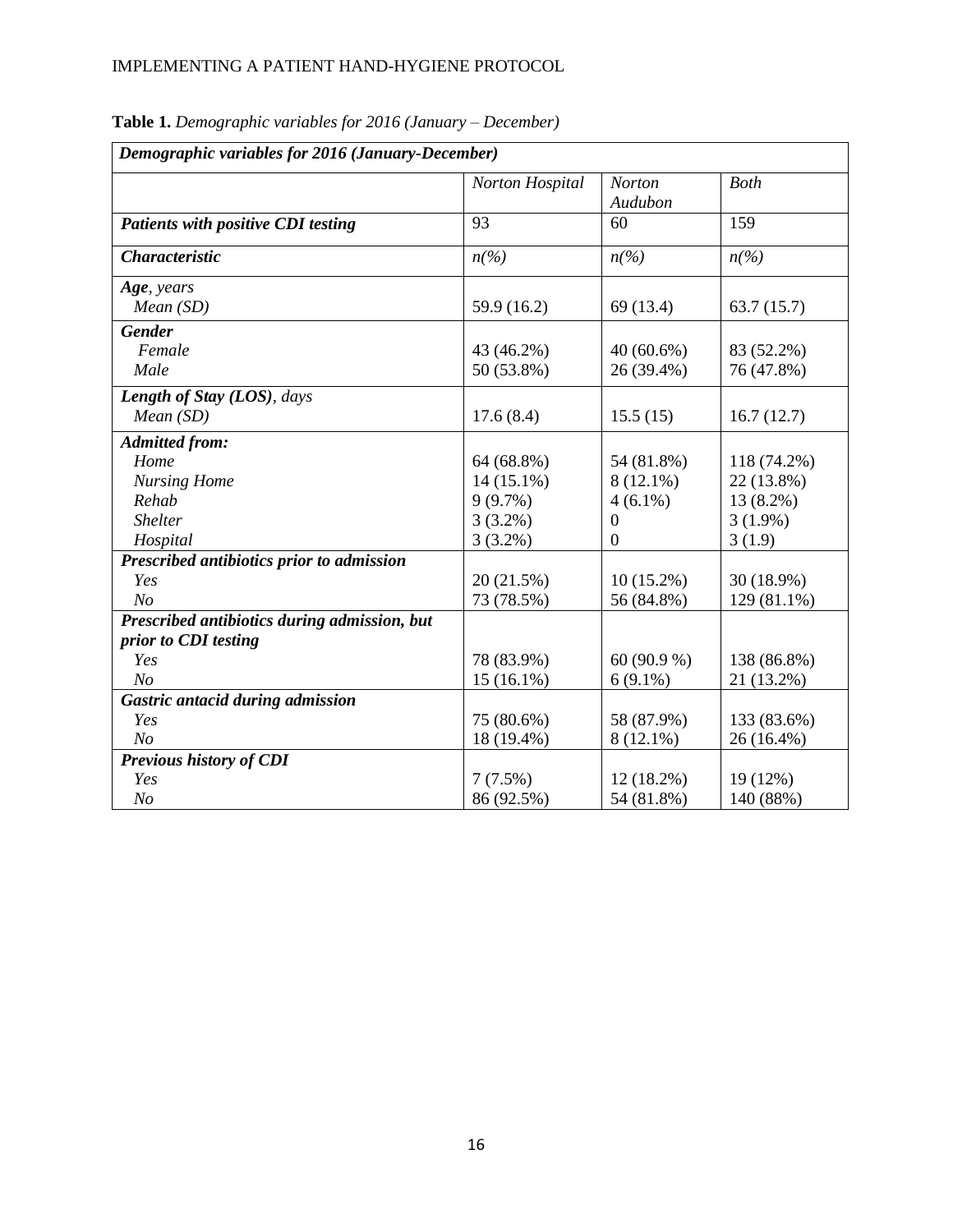| Demographic variables for 2017 (August-September) |                             |                                       |                                       |
|---------------------------------------------------|-----------------------------|---------------------------------------|---------------------------------------|
|                                                   | Norton Hospital             | <b>Norton</b><br>Audubon              | <b>Both</b>                           |
| Patients with positive CDI testing                | 12                          | 6                                     | 18                                    |
| <b>Characteristic</b>                             | $n\left(\frac{o}{o}\right)$ | $n\left(\frac{\frac{1}{2}}{2}\right)$ | $n\left(\frac{\frac{1}{2}}{2}\right)$ |
| Age, years                                        |                             |                                       |                                       |
| Mean(SD)                                          | 69.9 (15.2)                 | 72.2(13.5)                            | 70.7(14.3)                            |
| <b>Gender</b>                                     |                             |                                       |                                       |
| Female                                            | 7(58.3%)                    | $3(50\%)$                             | $10(55.6\%)$                          |
| Male                                              | 5(41.7%)                    | $3(50\%)$                             | 8 (44.4%)                             |
| Length of Stay (LOS), days                        |                             |                                       |                                       |
| Mean(SD)                                          | 21(20.0)                    | 21(7.8)                               | 20.2(16.7)                            |
| <b>Admitted from:</b>                             |                             |                                       |                                       |
| Home                                              | 9(75%)                      | 5(83.3%)                              | 14 (77.8%)                            |
| <b>Nursing Home</b>                               | 3(25%)                      | $\Omega$                              | 3(16.7%)                              |
| Rehab                                             | $\theta$                    | 1(16.7%)                              | $1(5.5\%)$                            |
| Prescribed antibiotics prior to admission         |                             |                                       |                                       |
| Yes                                               | 3(25%)                      | 1(16.7%)                              | $4(22.2\%)$                           |
| N <sub>O</sub>                                    | 9(75%)                      | $5(83.3\%)$                           | 14 (77.8%)                            |
| Prescribed antibiotics during admission, but      |                             |                                       |                                       |
| prior to CDI testing                              |                             |                                       |                                       |
| Yes                                               | 11 (91.7%)                  | $5(83.3\%)$                           | 16 (88.9%)                            |
| N <sub>o</sub>                                    | $1(8.3\%)$                  | 1(16.7%)                              | 2(11.7%)                              |
| Gastric antacid during admission                  |                             |                                       |                                       |
| Yes                                               | $10(83.3\%)$                | $5(83.3\%)$                           | 15 (83.3%)                            |
| N <sub>O</sub>                                    | 2(16.7%)                    | 1(16.7%)                              | 3(16.7%)                              |
| Previous history of CDI                           |                             |                                       |                                       |
| Yes                                               | 2(16.7%)                    | 1(16.7%)                              | 3(16.7%)                              |
| N <sub>o</sub>                                    | $10(83.3\%)$                | $5(83.3\%)$                           | 15 (83.3%)                            |

**Table 2.** *Demographic variables for 2017 (August - September)*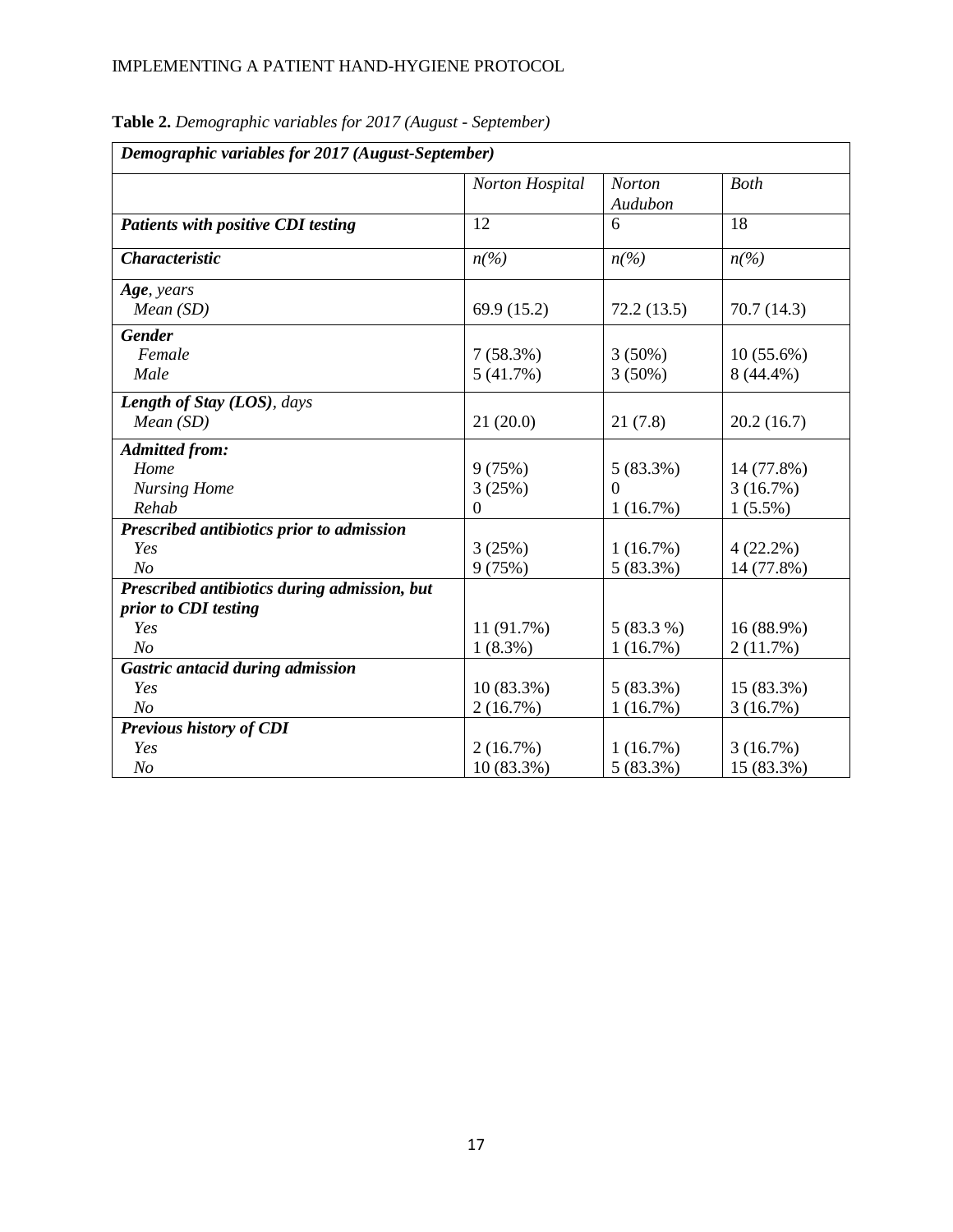|                                              | Norton Hospital    | <b>Norton</b>      | <b>Both</b>                           |
|----------------------------------------------|--------------------|--------------------|---------------------------------------|
|                                              |                    | Audubon            |                                       |
| <b>Patients with positive CDI testing</b>    | 105                | 72                 | 177                                   |
| <b>Characteristic</b>                        | $n\left(\%\right)$ | $n\left(\%\right)$ | $n\left(\frac{\frac{1}{2}}{2}\right)$ |
| Age, years                                   |                    |                    |                                       |
| Mean(SD)                                     | 61.1(16.4)         | 69.2 (13.4)        | 64.4 (15.7)                           |
| <b>Gender</b>                                |                    |                    |                                       |
| Female                                       | 50 (47.6%)         | 43 (59.7%)         | 93 (52.6%)                            |
| Male                                         | 55 (52.4%)         | 29 (40.3%)         | 84 (47.5%)                            |
| Length of Stay (LOS), days                   |                    |                    |                                       |
| Mean(SD)                                     | 18(15.6)           | 15.8(8.3)          | 17.1(13.1)                            |
| <b>Admitted from:</b>                        |                    |                    |                                       |
| Home                                         | 73 (69.5%)         | 59 (81.9%)         | 132 (74.6%)                           |
| <b>Nursing Home</b>                          | 17 (16.2%)         | $8(11.1\%)$        | $25(14.1\%)$                          |
| Rehab                                        | $9(8.6\%)$         | $5(6.9\%)$         | 14 (7.9%)                             |
| <b>Shelter</b>                               | $3(2.9\%)$         | 0                  | 3(1.7%)                               |
| Hospital                                     | $3(2.9\%)$         | $\mathbf{0}$       | 3(1.7%)                               |
| Prescribed antibiotics prior to admission    |                    |                    |                                       |
| Yes                                          | 23 (21.9%)         | $11(15.3\%)$       | 34 (19.2%)                            |
| N <sub>O</sub>                               | 82 (78.1%)         | 61 (84.7%)         | 143 (80.8%)                           |
| Prescribed antibiotics during admission, but |                    |                    |                                       |
| prior to CDI testing                         |                    |                    |                                       |
| Yes                                          | 89 (84.8%)         | 65 (90.3 %)        | 154 (87%)                             |
| N <sub>O</sub>                               | 16 (15.2%)         | 7(9.7%)            | 23 (13%)                              |
| Gastric antacid during admission             |                    |                    |                                       |
| Yes                                          | 85 (81%)           | 63 (87.5%)         | 148 (83.6%)                           |
| N <sub>O</sub>                               | 20 (19%)           | 9(12.5%)           | 29 (16.4%)                            |
| Previous history of CDI                      |                    |                    |                                       |
| Yes                                          | $9(8.6\%)$         | 13 (18.1%)         | 22 (12.4%)                            |
| N <sub>O</sub>                               | 96 (91.4%)         | 59 (81.9%)         | 155 (87.6%)                           |

**Table 3.** *Demographic variables for all patients*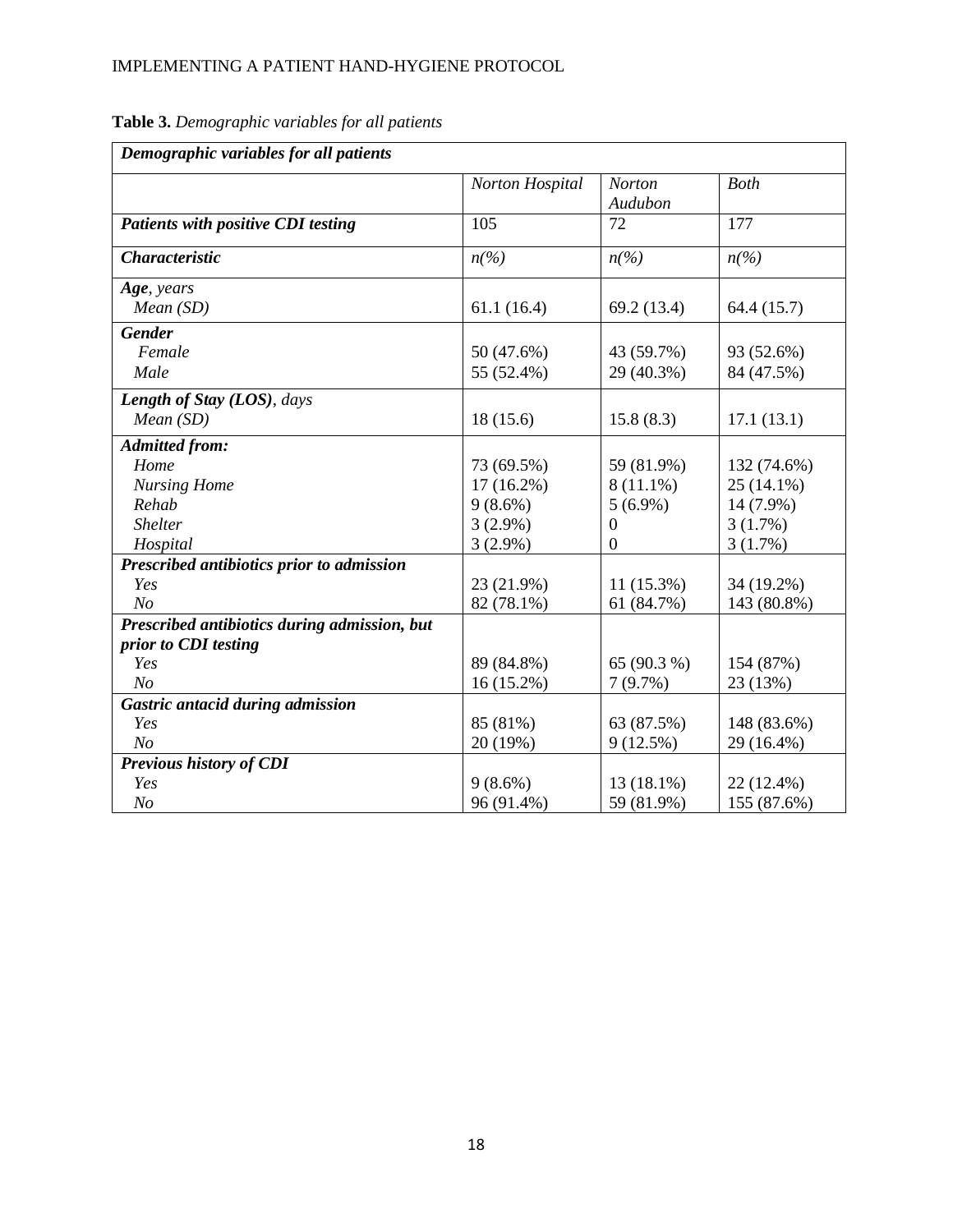

**Figure 1.** *Norton Hospital* clostridium difficile *infection (CDI) rates from January 2016 through September 2017.*

*Note.* This figure illustrates common cause variation for CDI rates throughout the 21-month period at Norton Hospital. The lower confidence level is zero.



**Figure 2**. *Norton Audubon Hospital CDI rates from January 2016 through September 2017.*

*Note*. This figure illustrates that there was one outlier in early 2016 and then the following months show a common cause variation with no further outliers. The lower confidence level is zero.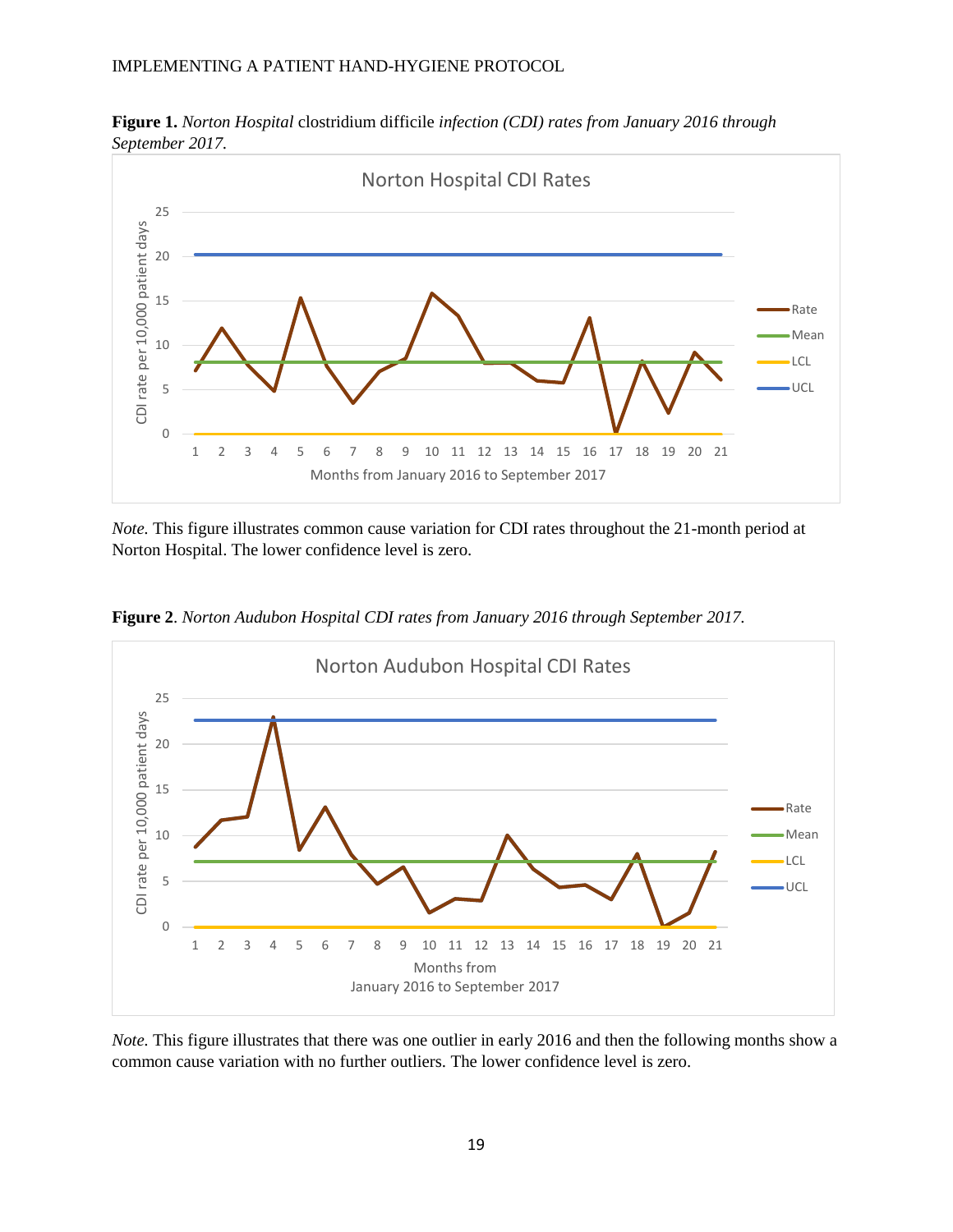

**Figure 3.** *Most frequently prescribed antibiotics prior to admission.*

**Figure 4.** *Most frequently prescribed antibiotics during admission, but prior to testing*

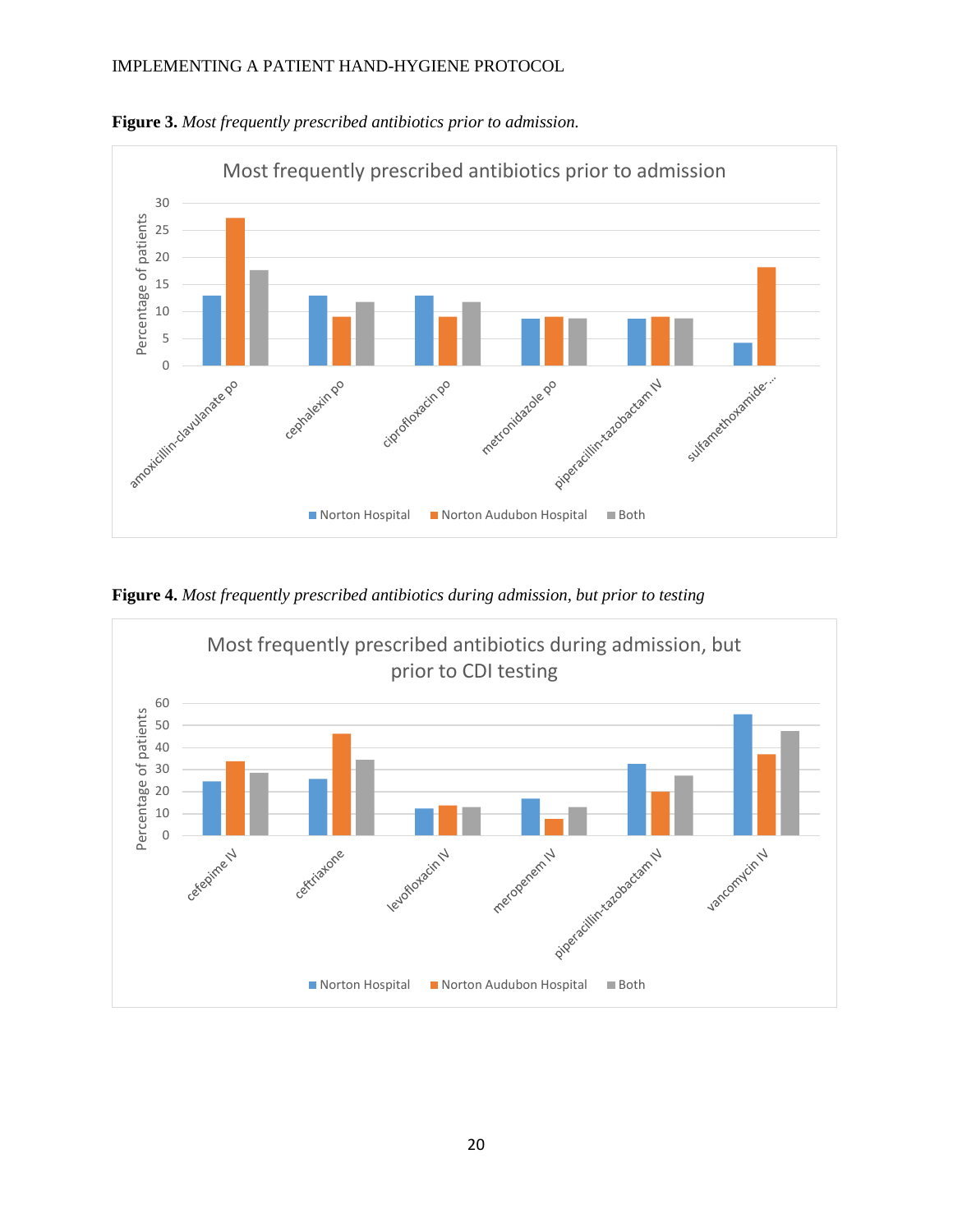

**Figure 5.** *Most common admitting diagnosis*

**Figure 6**. *Most common comorbid conditions*.

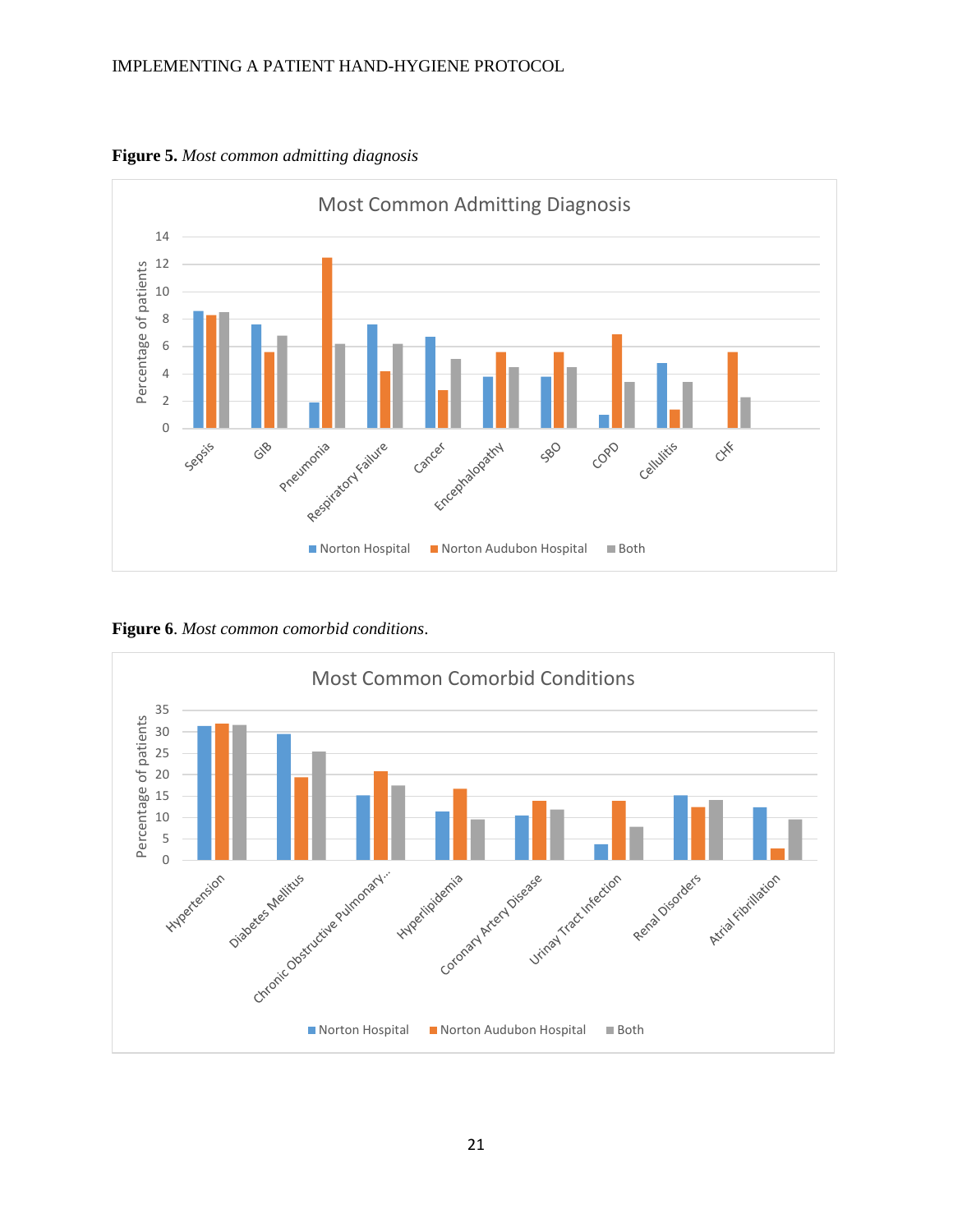

**Figure7.** *Staff adherence to the PHHP.*

**Figure 8.** *Reasons for non-adherence to the PHHP*